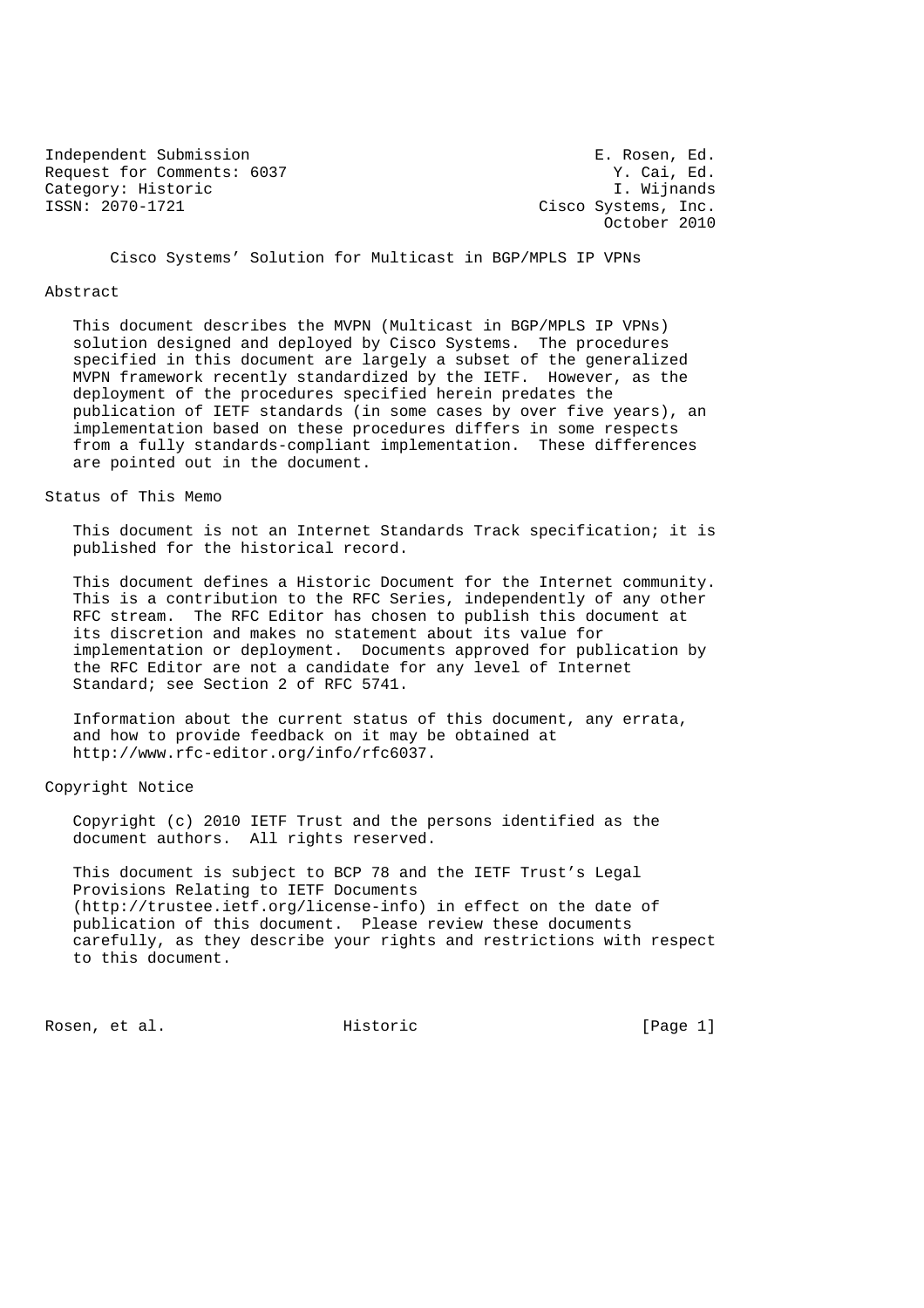# Table of Contents

|                  | 1.2. Scaling Multicast State Information in the Network Core 3 |
|------------------|----------------------------------------------------------------|
|                  |                                                                |
|                  |                                                                |
| $\overline{3}$ . |                                                                |
|                  |                                                                |
|                  |                                                                |
|                  |                                                                |
|                  |                                                                |
|                  |                                                                |
|                  |                                                                |
|                  |                                                                |
|                  |                                                                |
|                  | 4.6. Inter-AS MDT Construction 11                              |
|                  | 4.6.1. The PIM MVPN Join Attribute 11                          |
|                  | 4.6.1.1. Definition 11                                         |
|                  |                                                                |
|                  |                                                                |
|                  |                                                                |
|                  |                                                                |
|                  | 4.10. Differentiated Services 14                               |
|                  | 4.11. Avoiding Conflict with Internet Multicast 14             |
|                  |                                                                |
|                  | 5.1. PIM C-Instance Control Packets 15                         |
|                  | 5.2. PIM C-Instance RPF Determination 15                       |
|                  |                                                                |
|                  |                                                                |
|                  | 6.1. Limitation of Multicast Domain 17                         |
|                  |                                                                |
|                  |                                                                |
|                  |                                                                |
|                  |                                                                |
|                  | 7.2. MDT Join TLV for IPv4 Streams 20                          |
|                  | 7.3. MDT Join TLV for IPv6 Streams 21                          |
|                  | 7.4. Multiple MDT Join TLVs per Datagram 22                    |
|                  |                                                                |
|                  |                                                                |
|                  |                                                                |
|                  |                                                                |
|                  |                                                                |
|                  |                                                                |
|                  |                                                                |

Rosen, et al. The extension of the Historic Contract (Page 2)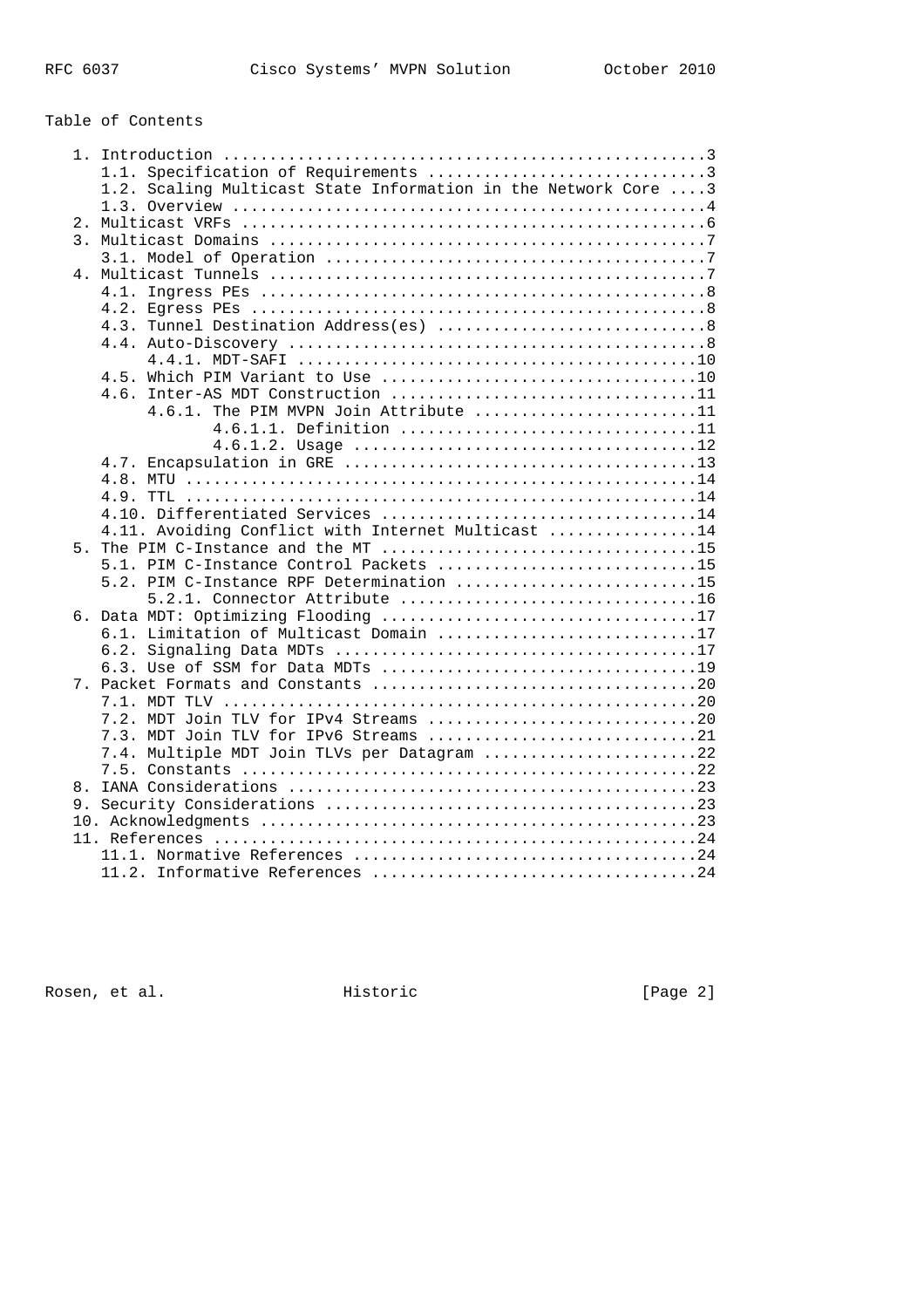#### 1. Introduction

 This document describes the MVPN (Multicast in BGP/MPLS IP VPNs) solution designed and deployed by Cisco Systems. This document is being made available for the record and as a reference for interoperating with deployed implementations. This document is a technical specification and should not be used to infer the current or future plans of Cisco Systems.

 The procedures specified in this document are largely a subset of the generalized MVPN framework defined in [MVPN]. However, as this document specifies an implementation that precedes the standardization of [MVPN] by several years, it does differ in a few respects from a fully standards-compliant implementation. These differences are pointed out where they occur.

 The base specification for BGP/MPLS IP VPNs [RFC4364] does not provide a way for IP multicast data or control traffic to travel from one VPN site to another. This document extends that specification by specifying the necessary protocols and procedures for support of IP multicast.

This specification presupposes that:

- 1. Protocol Independent Multicast (PIM) [PIM-SM], running over either IPv4 or IPv6, is the multicast routing protocol used within the VPN,
- 2. PIM, running over IPv4, is the multicast routing protocol used within the service-provider (SP) network, and
- 3. the SP network supports native IPv4 multicast forwarding.

 Familiarity with the terminology and procedures of [RFC4364] is presupposed. Familiarity with [PIM-SM] is also presupposed.

1.1. Specification of Requirements

 The key words "MUST", "MUST NOT", "REQUIRED", "SHALL", "SHALL NOT", "SHOULD", "SHOULD NOT", "RECOMMENDED", "MAY", and "OPTIONAL" in this document are to be interpreted as described in [RFC2119].

1.2. Scaling Multicast State Information in the Network Core

 The BGP/MPLS IP VPN service of [RFC4364] provides a VPN with "optimal" unicast routing through the SP backbone, in that a packet follows the "shortest path" across the backbone, as determined by the backbone's own routing algorithm. This optimal routing is provided

Rosen, et al. Historic [Page 3]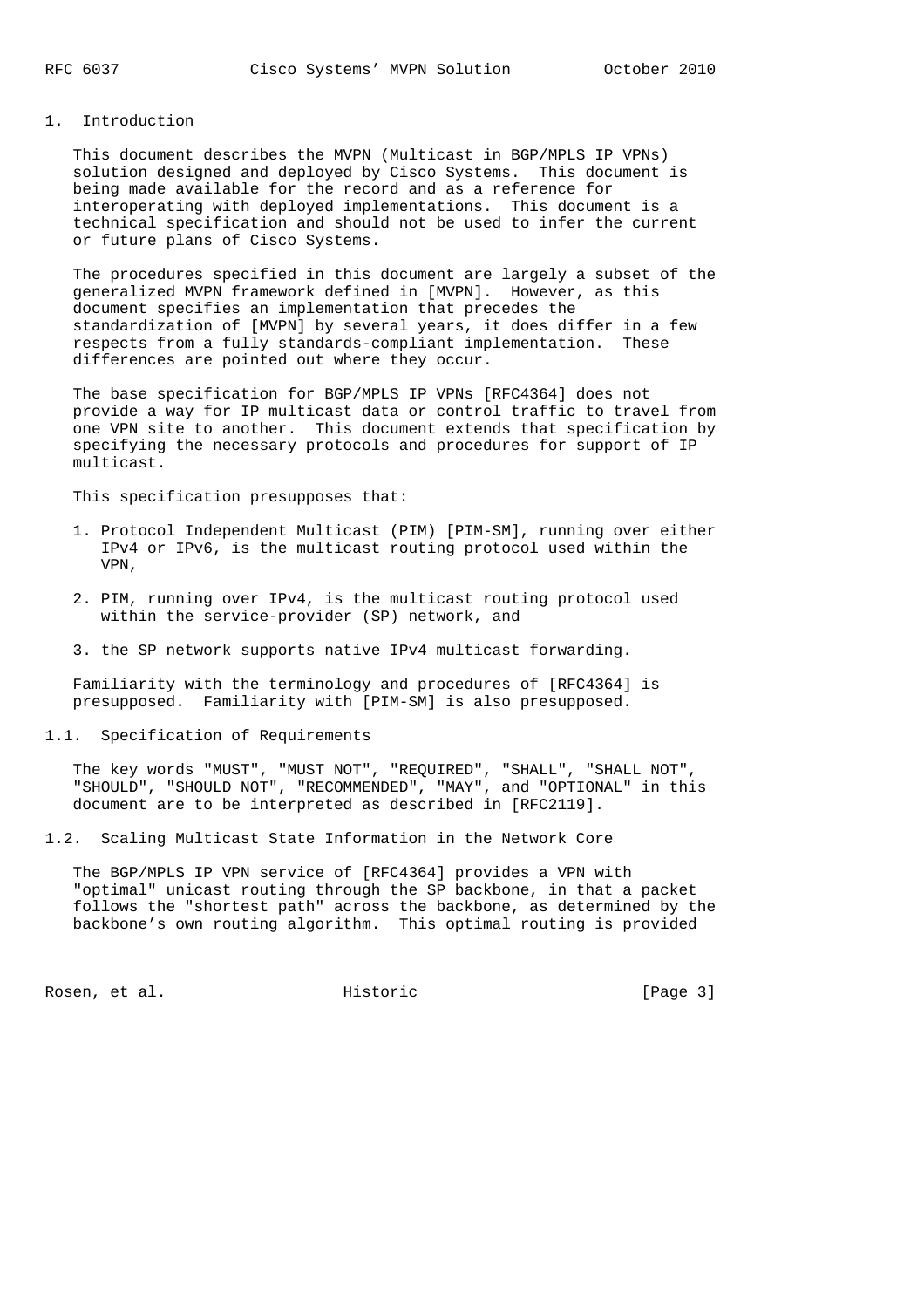without requiring the "P routers" (routers in the provider backbone, other than the "provider edge" or "PE" routers) to maintain any routing information that is specific to a VPN; indeed, the P routers do not maintain any per-VPN state at all.

 Unfortunately, optimal multicast routing cannot be provided without requiring the P routers to maintain some VPN-specific state information. Optimal multicast routing would require that one or more multicast distribution trees be created in the backbone for each multicast group that is in use. If a particular multicast group from within a VPN is using source-based distribution trees, optimal routing requires that there be one distribution tree for each transmitter of that group. If shared trees are being used, one tree for each group is still required. Each such tree requires state in some set of the P routers, with the amount of state being proportional to the number of multicast transmitters. The reason there needs to be at least one distribution tree per multicast group is that each group may have a different set of receivers; multicast routing algorithms generally go to great lengths to ensure that a multicast packet will not be sent to a node that is not on the path to a receiver.

 Given that an SP generally supports many VPNs, where each VPN may have many multicast groups, and each multicast group may have many transmitters, it is not scalable to have one or more distribution trees for each multicast group. The SP has no control whatsoever over the number of multicast groups and transmitters that exist in the VPNs, and it is difficult to place any bound on these numbers.

 In order to have a scalable multicast solution for BGP/MPLS IP VPNs, the amount of state maintained by the P routers needs to be proportional to something that IS under the control of the SP. This specification describes such a solution. In this solution, the amount of state maintained in the P routers is proportional only to the number of VPNs that run over the backbone; the amount of state in the P routers is NOT sensitive to the number of multicast groups or to the number of multicast transmitters within the VPNs. To achieve this scalability, the optimality of the multicast routes is reduced. A PE that is not on the path to any receiver of a particular multicast group may still receive multicast packets for that group, and if so, will have to discard them. The SP does, however, have control over the tradeoff between optimal routing and scalability.

#### 1.3. Overview

 An SP determines whether a particular VPN is multicast-enabled. If it is, it corresponds to a "Multicast Domain". A PE that attaches to a particular multicast-enabled VPN is said to belong to the

Rosen, et al. Historic [Page 4]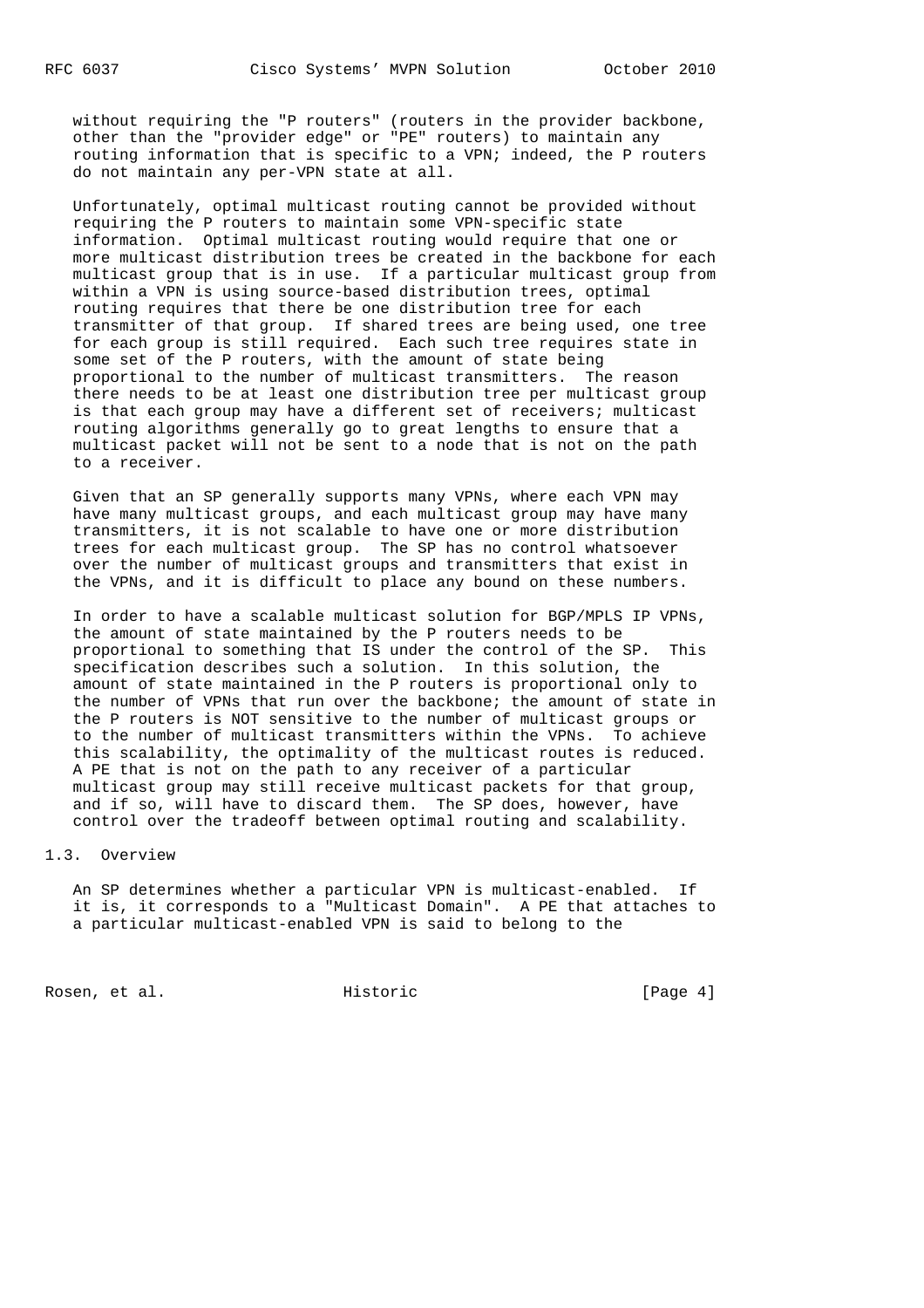corresponding Multicast Domain. For each Multicast Domain, there is a default multicast distribution tree ("MDT") through the backbone, connecting ALL of the PEs that belong to that Multicast Domain. A given PE may be in as many Multicast Domains as there are VPNs attached to that PE. However, each Multicast Domain has its own MDT. The MDTs are created by running PIM in the backbone, and in general an MDT also includes P routers on the paths between the PE routers.

 In a departure from the usual multicast tree distribution procedures, the Default MDT for a Multicast Domain is constructed automatically as the PEs in the domain come up. Construction of the Default MDT does not depend on the existence of multicast traffic in the domain; it will exist before any such multicast traffic is seen. Default MDTs correspond to the Multidirectional Inclusive P-Multicast Service Interfaces ("MI-PMSIs") of [MVPN].

 In BGP/MPLS IP VPNs, each CE ("Customer Edge", see [RFC4364]) router is a unicast routing adjacency of a PE router, but CE routers at different sites do NOT become unicast routing adjacencies of each other. This important characteristic is retained for multicast routing -- a CE router becomes a PIM adjacency of a PE router, but CE routers at different sites do NOT become PIM adjacencies of each other. Multicast packets from within a VPN are received from a CE router by an ingress PE router. The ingress PE encapsulates the multicast packets and (initially) forwards them along the Default MDT to all the PE routers connected to sites of the given VPN. Every PE router attached to a site of the given VPN thus receives all multicast packets from within that VPN. If a particular PE router is not on the path to any receiver of that multicast group, the PE simply discards that packet.

 If a large amount of traffic is being sent to a particular multicast group, but that group does not have receivers at all the VPN sites, it can be wasteful to forward that group's traffic along the Default MDT. Therefore, we also specify a method for establishing individual MDTs for specific multicast groups. We call these "Data MDTs". A Data MDT delivers VPN data traffic for a particular multicast group only to those PE routers that are on the path to receivers of that multicast group. Using a Data MDT has the benefit of reducing the amount of multicast traffic on the backbone, as well as reducing the load on some of the PEs; it has the disadvantage of increasing the amount of state that must be maintained by the P routers. The SP has complete control over this tradeoff. Data MDTs correspond to the Selective PMSI ("S-PMSIs") of [MVPN].

 This solution requires the SP to deploy appropriate protocols and procedures, but is transparent to the SP's customers. An enterprise that uses PIM-based multicasting in its network can migrate from a

Rosen, et al. Historic [Page 5]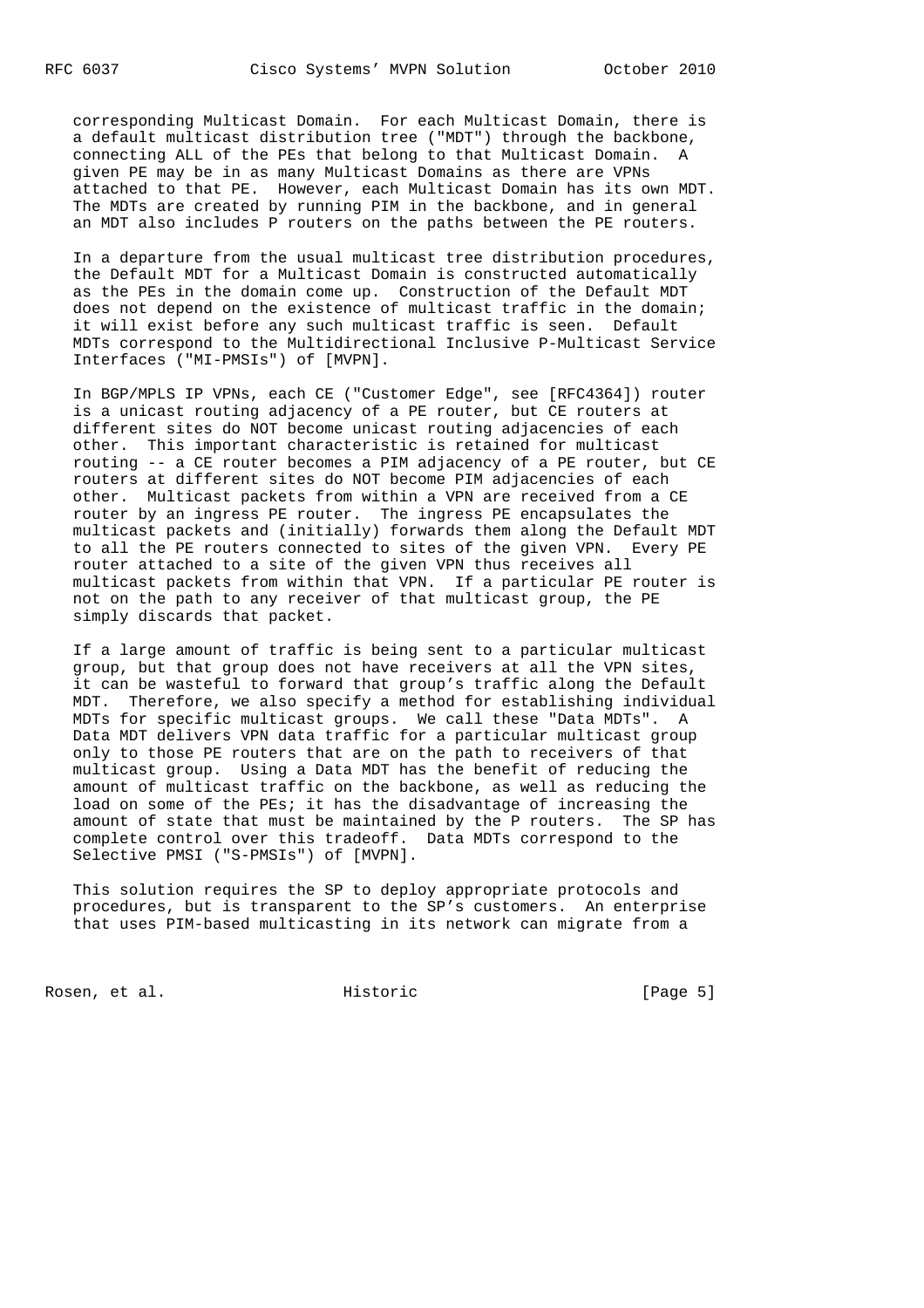private network to a BGP/MPLS IP VPN service, while continuing to use whatever multicast router configurations it was previously using; no changes need be made to CE routers or to other routers at customer sites. For instance, any dynamic Rendezvous Point ("RP")-discovery procedures that are already in use may be left in place.

## 2. Multicast VRFs

 The notion of a VPN Routing and Forwarding table ("VRF"), defined in [RFC4364], is extended to include multicast routing entries as well as unicast routing entries.

 Each VRF has its own multicast routing table. When a multicast data or control packet is received from a particular CE device, multicast routing is done in the associated VRF.

 Each PE router runs a number of instances of PIM - Sparse Mode (PIM-SM), as many as one per VRF. In each instance of PIM-SM, the PE maintains a PIM adjacency with each of the PIM-capable CE routers associated with that VRF. The multicast routing table created by each instance is specific to the corresponding VRF. We will refer to these PIM instances as "VPN-specific PIM instances", or "PIM C-instances".

 Each PE router also runs a "provider-wide" instance of PIM-SM (a "PIM P-instance"), in which it has a PIM adjacency with each of its IGP neighbors (i.e., with P routers), but NOT with any CE routers, and not with other PE routers (unless they happen to be adjacent in the SP's network). The P routers also run the P-instance of PIM, but do NOT run a C-instance.

 In order to help clarify when we are speaking of the PIM P-instance and when we are speaking of a PIM C-instance, we will also apply the prefixes "P-" and "C-" respectively to control messages, addresses, etc. Thus, a P-Join would be a PIM Join that is processed by the PIM P-instance, and a C-Join would be a PIM Join that is processed by a C-instance. A P-group address would be a group address in the SP's address space, and a C-group address would be a group address in a VPN's address space.

Rosen, et al. Historic [Page 6]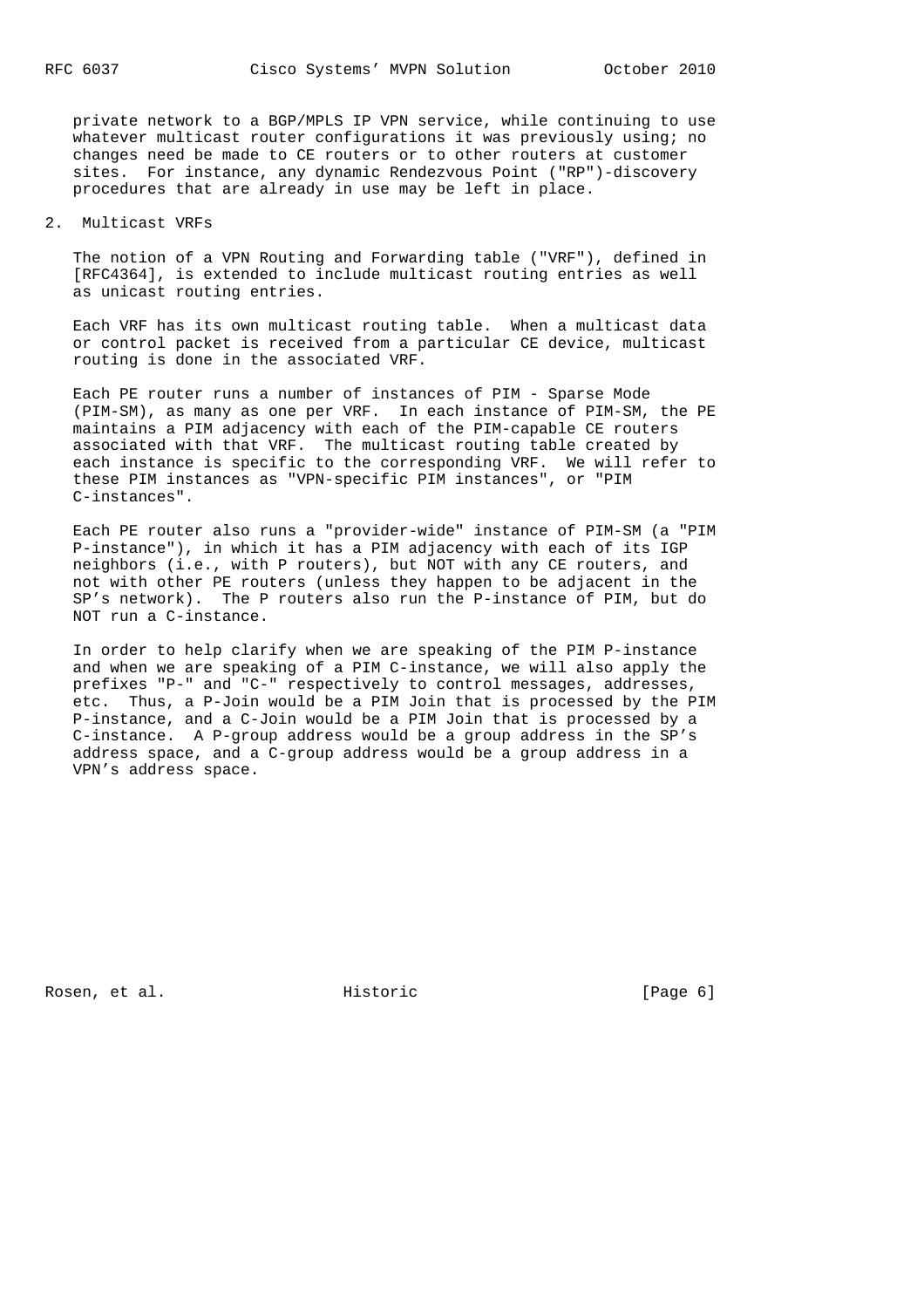## 3. Multicast Domains

## 3.1. Model of Operation

 A Multicast Domain ("MD") is essentially a set of VRFs associated with interfaces that can send multicast traffic to each other. From the standpoint of a PIM C-instance, a Multicast Domain is equivalent to a multi-access interface. The PE routers in a given MD become PIM adjacencies of each other in the PIM C-instance.

 Each multicast VRF is assigned to one MD. Each MD is configured with a distinct, multicast P-group address, called the "Default MDT group address". This address is used to build the Default MDT for the MD.

 When a PE router needs to send PIM C-instance control traffic to the other PE routers in the MD, it encapsulates the control traffic, with its own IPv4 address as the source IP address and the Default MDT group address as the destination IP address. Note that the Default MDT is part of the PIM P-instance, whereas the PEs that communicate over the Default MDT are PIM adjacencies in a C-instance. Within the C-instance, the Default MDT appears to be a multi-access network to which all the PEs are attached. This is discussed in more detail in Section 4.

 The Default MDT does not only carry the PIM control traffic of the MD's PIM C-instance. It also, by default, carries the multicast data traffic of the C-instance. In some cases, though, multicast data traffic in a particular MD will be sent on a Data MDT rather than on the Default MDT. The use of Data MDTs is described in Section 6.

 Note that, if an MDT (Default or Data) is set up using the ASM ("Any- Source Multicast") Service Model, the MDT (Default or Data) must have a P-group address that is "globally unique" (more precisely, unique over the set of SP networks carrying the multicast traffic of the corresponding MD). If the MDT is set up using the SSM ("Source- Specific Multicast") model, the P-group address of an MDT only needs to be unique relative to the source of the MDT (however, see Section 4.4). Nevertheless, some implementations require the same SSM group address to be assigned to all the PEs. Interoperability with those implementations requires conformance to this restriction.

## 4. Multicast Tunnels

 An MD can be thought of as a set of PE routers connected by a multicast tunnel ("MT"). From the perspective of a VPN-specific PIM instance, an MT is a single multi-access interface. In the SP network, a single MT is realized as a Default MDT combined with zero or more Data MDTs.

Rosen, et al. Historic [Page 7]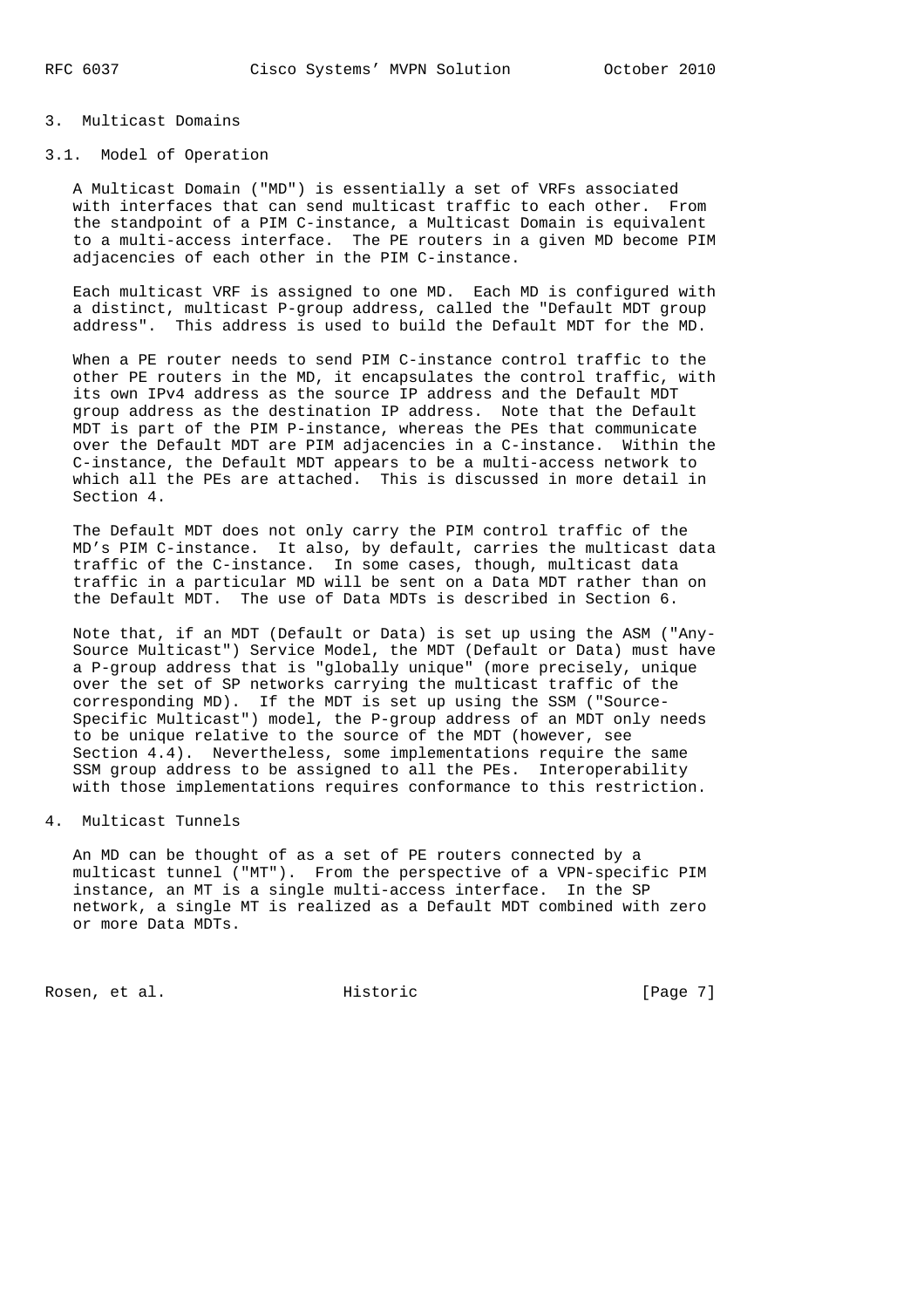## 4.1. Ingress PEs

 An ingress PE is a PE router that is either directly connected to the multicast sender in the VPN, or via a CE router. When the multicast sender starts transmitting, and if there are receivers (or a PIM RP) behind other PE routers in the common MD, the ingress PE becomes the transmitter of either the Default MDT group or a Data MDT group in the SP network.

### 4.2. Egress PEs

 A PE router with a VRF configured in an MD becomes a receiver of the Default MDT group for that MD. A PE router may also join a Data MDT group if it has a VPN-specific PIM instance in which it is forwarding to one of its attached sites traffic for a particular C-group, and that particular C-group has been associated with that particular Data MDT. When a PE router joins any P-group used for encapsulating VPN multicast traffic, the PE router becomes one of the endpoints of the corresponding MT.

 When a packet is received from an MT, the receiving PE derives the MD from the destination address, which is a P-group address, of the received packet. The packet is then passed to the corresponding multicast VRF and VPN-specific PIM instance for further processing.

## 4.3. Tunnel Destination Address(es)

 An MT is an IP tunnel for which the destination address is a P-group address. However, an MT is not limited to using only one P-group address for encapsulation. Based on the payload VPN multicast traffic, it can choose to use the Default MDT group address, or one of the Data MDT group addresses (as described in Section 6 of this document), allowing the MT to reach a different set of PE routers in the common MD.

## 4.4. Auto-Discovery

 Any of the variants of PIM may be used to set up the Default MDT: PIM-SM, Bidirectional PIM [BIDIR], or PIM-Source-Specific Multicast (PIM-SSM) [SSM]. Except in the case of PIM-SSM, the PEs need only know the proper P-group address in order to begin setting up the Default MDTs. The PEs will then discover each others' addresses by virtue of receiving PIM control traffic, e.g., PIM Hellos, sourced (and encapsulated) by each other.

Rosen, et al. The extension of the Historic Contract (Page 8)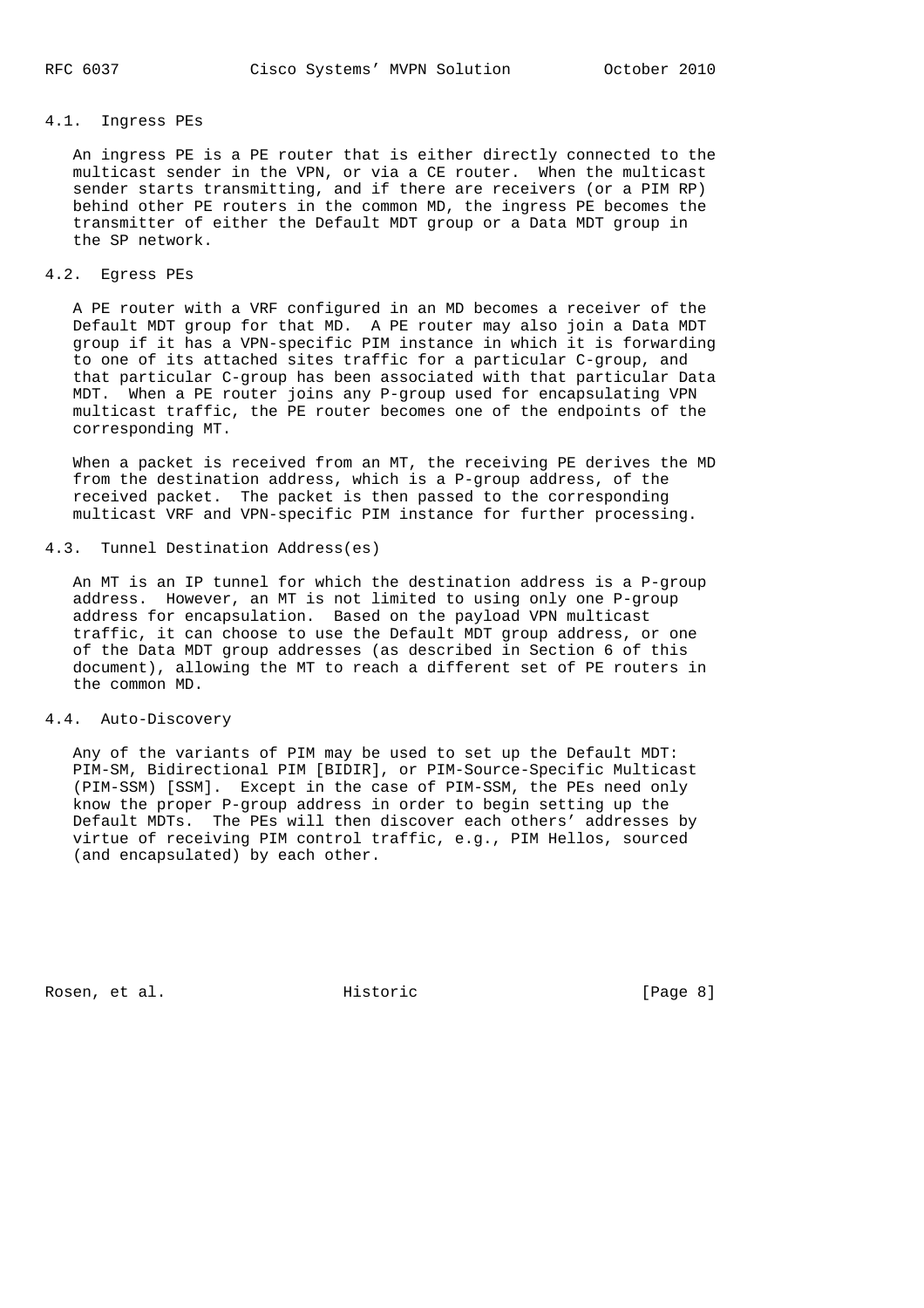However, in the case of PIM-SSM, the necessary MDTs for an MD cannot be set up until each PE in the MD knows the source address of each of the other PEs in that same MD. This information needs to be auto discovered.

 A new BGP address family, the MDT-Subsequent Address Family Identifier ("MDT-SAFI"), is defined. The Network Layer Reachability Information (NLRI) for this address family consists of a Route Distinguisher (RD), an IPv4 unicast address, and a multicast group address. A given PE router in a given MD constructs an NLRI in this family from:

- Its own IPv4 address. If it has several, it uses the one that it will be placing in the IP Source Address field of multicast packets that it will be sending over the MDT.
- An RD that has been assigned to the MD.
- The P-group address, an IPv4 multicast address that is to be used as the IP Destination Address field of multicast packets that will be sent over the MDT.

 When a PE distributes this NLRI via BGP, it may include a Route Target (RT) Extended Communities attribute. This RT must be an "Import RT" [RFC4364] of each VRF in the MD. The ordinary BGP distribution procedures used by [RFC4364] will then ensure that each PE learns the MDT-SAFI "address" of each of the other PEs in the MD, and that the learned MDT-SAFI addresses get associated with the right VRFs.

 If a PE receives an MDT-SAFI NLRI that does not have an RT attribute, the P-group address from the NLRI has to be used to associate the NLRI with a particular VRF. In this case, each Multicast Domain must be associated with a unique P-address, even if PIM-SSM is used. However, finding a unique P-address for a multi-provider multicast group may be difficult.

 In order to facilitate the deployment of multi-provider Multicast Domains, this specification REQUIRES the use of the MDT-SAFI NLRI (even if PIM-SSM is not used to set up the Default MDT). This specification also REQUIRES that an implementation be capable of using PIM-SSM to set up the Default MDT.

 In [MVPN], the MDT-SAFI is replaced by the Intra-Autonomous-System Inclusive-PMSI auto-discovery ("Intra-AS I-PMSI A-D") route. The latter is a generalized version of the MDT-SAFI, which allows the "Default MDTs" and "Data MDTs" to be implemented as MPLS P2MP LSPs ("Point-to-Multipoint Label Switched Paths") or MP2MP LSPs

Rosen, et al. Historic [Page 9]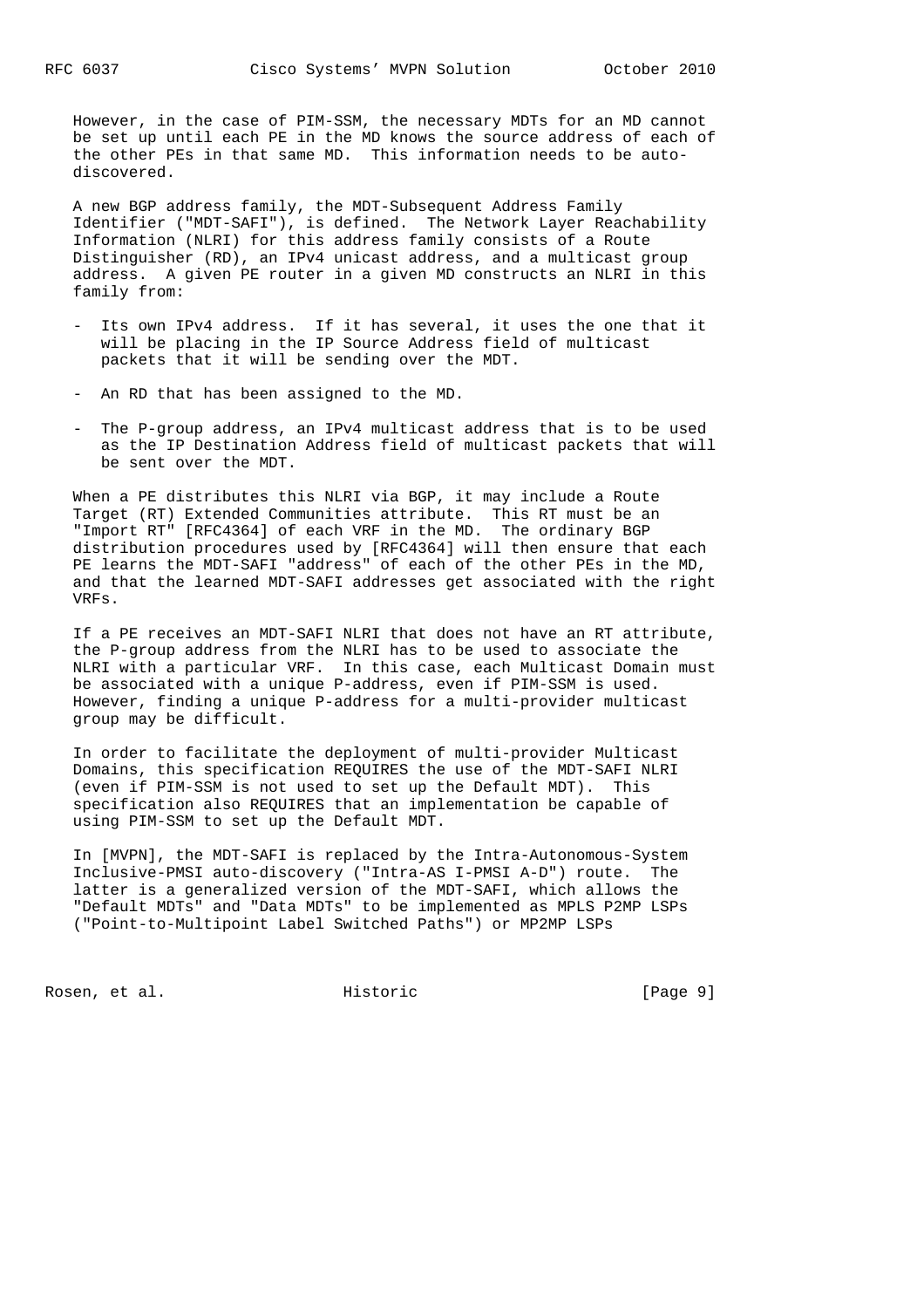("Multipoint-to-Multipoint Label Switched Paths"), as well as by PIM-created multicast distribution trees. In the latter case, the Intra-AS A-D routes carry the same information that the MDT-SAFI does, though with a different encoding.

 The Intra-AS A-D routes also carry Route Targets, and so may be distributed in the same manner as unicast routes, including being distributed inter-AS. (Despite their name, the inter-AS distribution of Intra-AS I-PMSI A-D routes is sometimes necessary in [MVPN].)

 The encoding of the MDT-SAFI is specified in the following subsection.

4.4.1. MDT-SAFI

BGP messages in which AFI=1 and SAFI=66 are "MDT-SAFI" messages.

 The NLRI format is the 8-byte-RD:IPv4-address followed by the MDT group address, i.e., the MP\_REACH attribute for this SAFI will contain one or more tuples of the following form:

 +-------------------------------+ | | | RD:IPv4-address (12 octets) | | | +-------------------------------+ | Group Address (4 octets) | .<br>+----------------------------------+

 The IPv4 address identifies the PE that originated this route, and the RD identifies a VRF in that PE. The group address MUST be an IPv4 multicast group address and is used to build the P-tunnels. All PEs attached to a given MVPN MUST specify the same group address, even if the group is an SSM group. MDT-SAFI routes do not carry RTs, and the group address is used to associate a received MDT-SAFI route with a VRF.

#### 4.5. Which PIM Variant to Use

 To minimize the amount of multicast routing state maintained by the P routers, the Default MDTs should be realized as shared trees, such as PIM bidirectional trees. However, the operational procedures for assigning P-group addresses may be greatly simplified, especially in the case of multi-provider MDs, if PIM-SSM is used.

Data MDTs are best realized as source trees, constructed via PIM-SSM.

Rosen, et al. Historic [Page 10]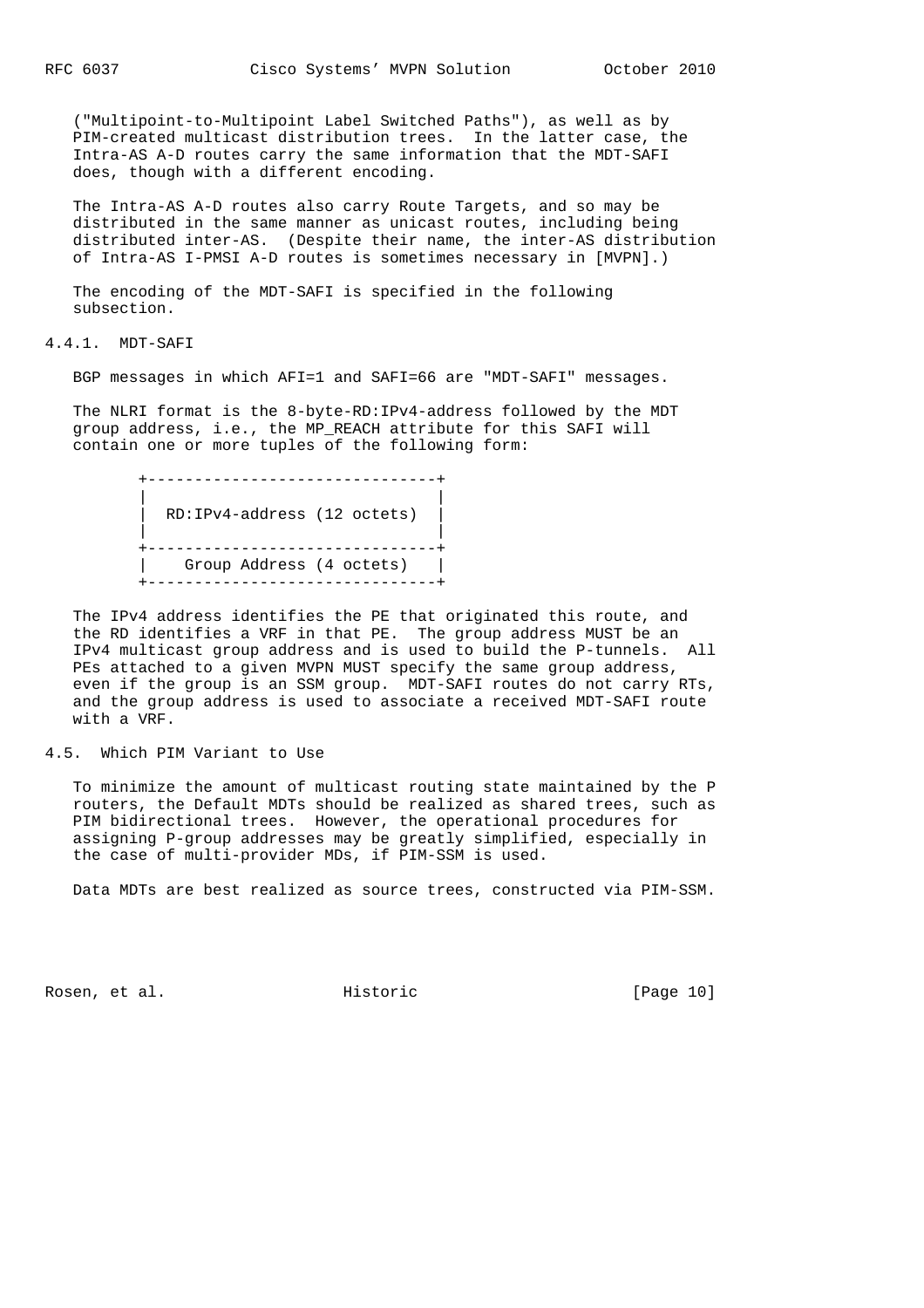## 4.6. Inter-AS MDT Construction

 Standard PIM techniques for the construction of source trees presuppose that every router has a route to the source of the tree. However, if the source of the tree is in a different AS than a particular P router, it is possible that the P router will not have a route to the source. For example, the remote AS may be using BGP to distribute a route to the source, but a particular P router may be part of a "BGP-free core", in which the P routers are not aware of BGP-distributed routes.

 What is needed in this case is a way for a PE to tell PIM to construct the tree through a particular BGP speaker, the "BGP Next Hop" for the tree source. This can be accomplished with a PIM extension.

 If the PE has selected the source of the tree from the MDT SAFI address family, then it may be desirable to build the tree along the route to the MDT SAFI address, rather than along the route to the corresponding IPv4 address. This enables the inter-AS portion of the tree to follow a path that is specifically chosen for multicast (i.e., it allows the inter-AS multicast topology to be "non-congruent" to the inter-AS unicast topology). This too requires a PIM extension.

 The necessary PIM extension is the PIM MVPN Join Attribute described in the following subsection.

4.6.1. The PIM MVPN Join Attribute

4.6.1.1. Definition

 In [PIM-ATTRIB], the notion of a "Join Attribute" is defined, and a format for included Join Attributes in PIM Join/Prune messages is specified. We now define a new Join Attribute, which we call the "MVPN Join Attribute".

|  | 0 1 2 3 4 5 6 7 8 9 0 1 2 3 4 5 6 7 8 9 0 1 2 3 4 5 6 7 8 9 0 1 |  |  |  |
|--|-----------------------------------------------------------------|--|--|--|
|  |                                                                 |  |  |  |
|  |                                                                 |  |  |  |
|  |                                                                 |  |  |  |
|  |                                                                 |  |  |  |
|  |                                                                 |  |  |  |
|  |                                                                 |  |  |  |

The 6-bit Type field of the MVPN Join Attribute is set to 1.

Rosen, et al. Historic [Page 11]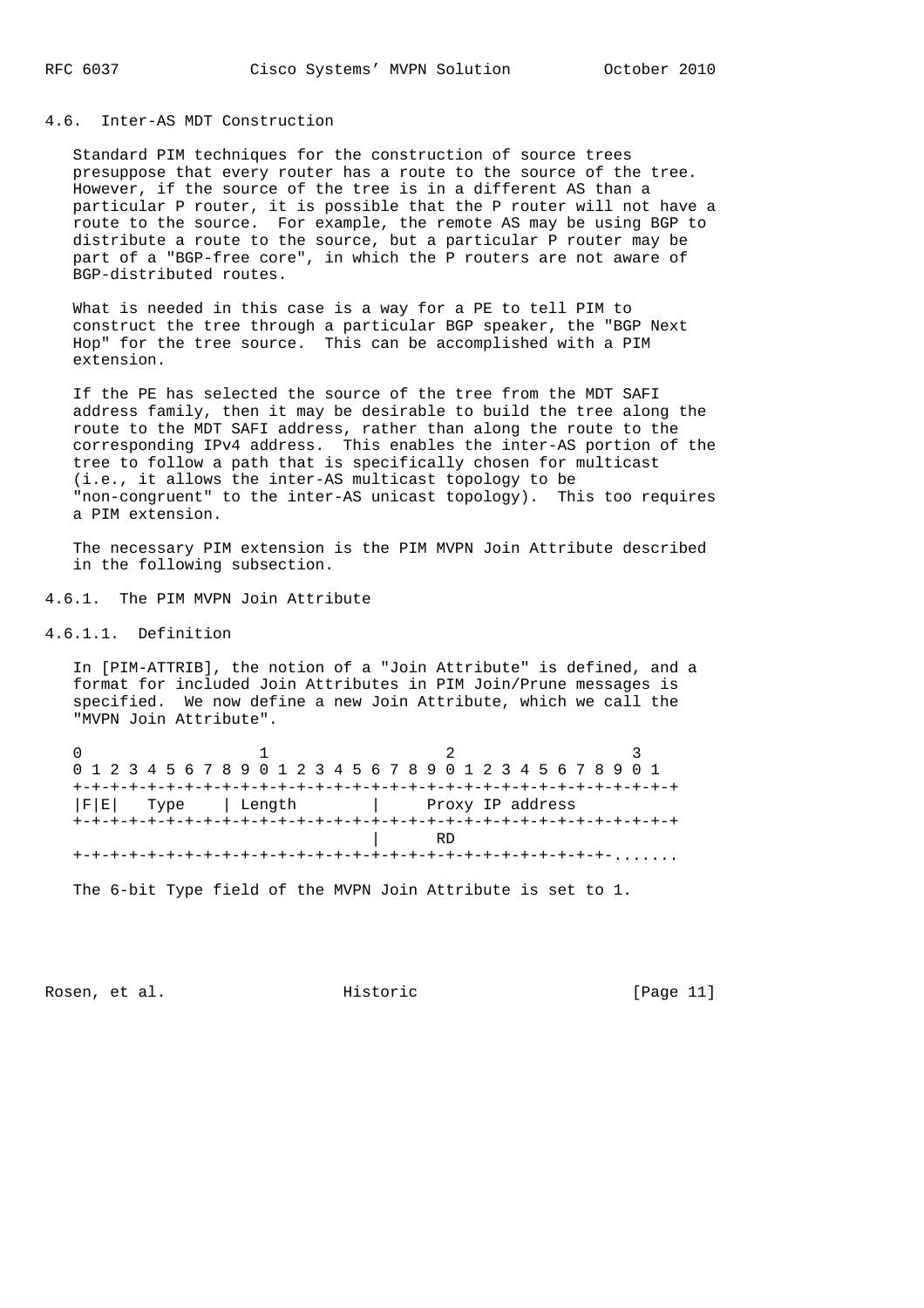The F-bit is set to 0, indicating that the attribute is non-transitive.

Rules for setting the E-bit are given in [PIM-ATTRIB].

Two information fields are carried in the MVPN Join Attribute:

- Proxy IP address: The IP address of the node towards which the PIM Join/Prune message is to be forwarded. This will either be an IPv4 or an IPv6 address, depending on whether the PIM Join/Prune message itself is IPv4 or IPv6.
- RD: An eight-byte RD. This immediately follows the proxy IP address.

The PIM message also carries the address of the upstream PE.

 In the case of an intra-AS MVPN, the proxy and the upstream PE are the same. In the case of an inter-AS MVPN, the proxy will be the AS Border Router (ASBR) that is the exit point from the local AS on the path to the upstream PE.

4.6.1.2. Usage

 When a PE router creates a PIM Join/Prune message in order to set up an inter-AS Default MDT, it does so as a result of having received a particular MDT-SAFI route. It includes an MVPN Join Attribute whose fields are set as follows:

- If the upstream PE is in the same AS as the local PE, then the Proxy field contains the address of the upstream PE. Otherwise, it contains the address of the BGP Next Hop on the route to the upstream PE.
- The RD field contains the RD from the NLRI of the MDT-SAFI route.
- The Upstream PE field contains the address of the PE that originated the MDT-SAFI route (obtained from the NLRI of that route).

 When a PIM router processes a PIM Join/Prune message with an MVPN Join Attribute, it first checks to see if the Proxy field contains one of its own addresses.

 If not, the router uses the proxy IP address in order to determine the Reverse Path Forwarding (RPF) interface and neighbor. The MVPN Join Attribute MUST be passed upstream, unchanged.

Rosen, et al. Historic [Page 12]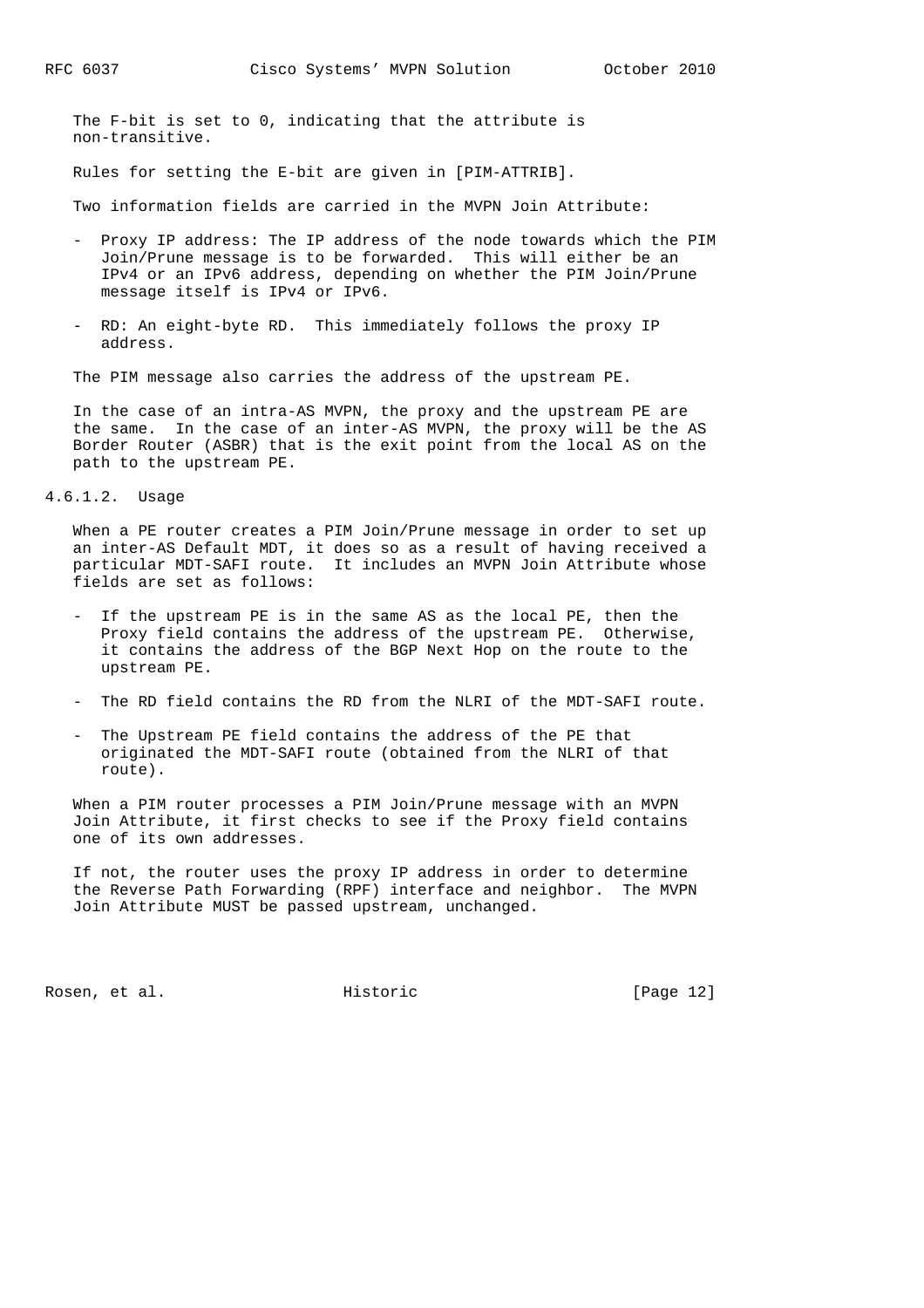If the proxy address is one of the router's own IP addresses, then the router looks in its BGP routing table for an MDT-SAFI route whose NLRI consists of the upstream PE address prepended with the RD from the Join Attribute. If there is no match, the PIM message is discarded. If there is a match, the IP address from the BGP Next Hop field of the matching route is used in order to determine the RPF interface and neighbor. When the PIM Join/Prune is forwarded upstream, the Proxy field is replaced with the address of the BGP Next Hop, and the RD and Upstream PE fields are left unchanged.

#### 4.7. Encapsulation in GRE

 Generic Routing Encapsulation (GRE) [GRE1701] is used when sending multicast traffic through an MDT. The following diagram shows the progression of the packet as it enters and leaves the service provider network.

| Packets received<br>at ingress PE | Packets in transit<br>in the service-<br>provider network | Packets forwarded<br>by eqress PEs |  |  |
|-----------------------------------|-----------------------------------------------------------|------------------------------------|--|--|
|                                   | --------------+                                           |                                    |  |  |
|                                   | P-IP Header<br>--------------+                            |                                    |  |  |
|                                   | GRE                                                       |                                    |  |  |
| ++=============++                 | ++=============++                                         | ++=============                    |  |  |
| C-IP Header                       | C-IP Header                                               | C-IP Header                        |  |  |
| =============++<br>>>>>>          | =============++<br>>>>>>                                  | ++=============++                  |  |  |
| C-Payload                         | C-Payload                                                 | C-Payload                          |  |  |
| ++=============++                 | ++=============++                                         | ++============                     |  |  |

 The IPv4 Protocol Number field in the P-IP Header MUST be set to 47. The Protocol Type field of the GRE Header MUST be set to 0x0800 if the C-IP header is an IPv4 header; it MUST be set to 0x86dd if the C-IP header is an IPv6 header.

 [GRE2784] specifies an optional GRE checksum, and [GRE2890] specifies optional GRE Key and Sequence Number fields.

 The GRE Key field is not needed because the P-group address in the delivery IP header already identifies the MD, and thus associates the VRF context, for the payload packet to be further processed.

 The GRE Sequence Number field is also not needed because the transport layer services for the original application will be provided by the C-IP Header.

The use of the GRE Checksum field MUST follow [GRE2784].

Rosen, et al. Historic [Page 13]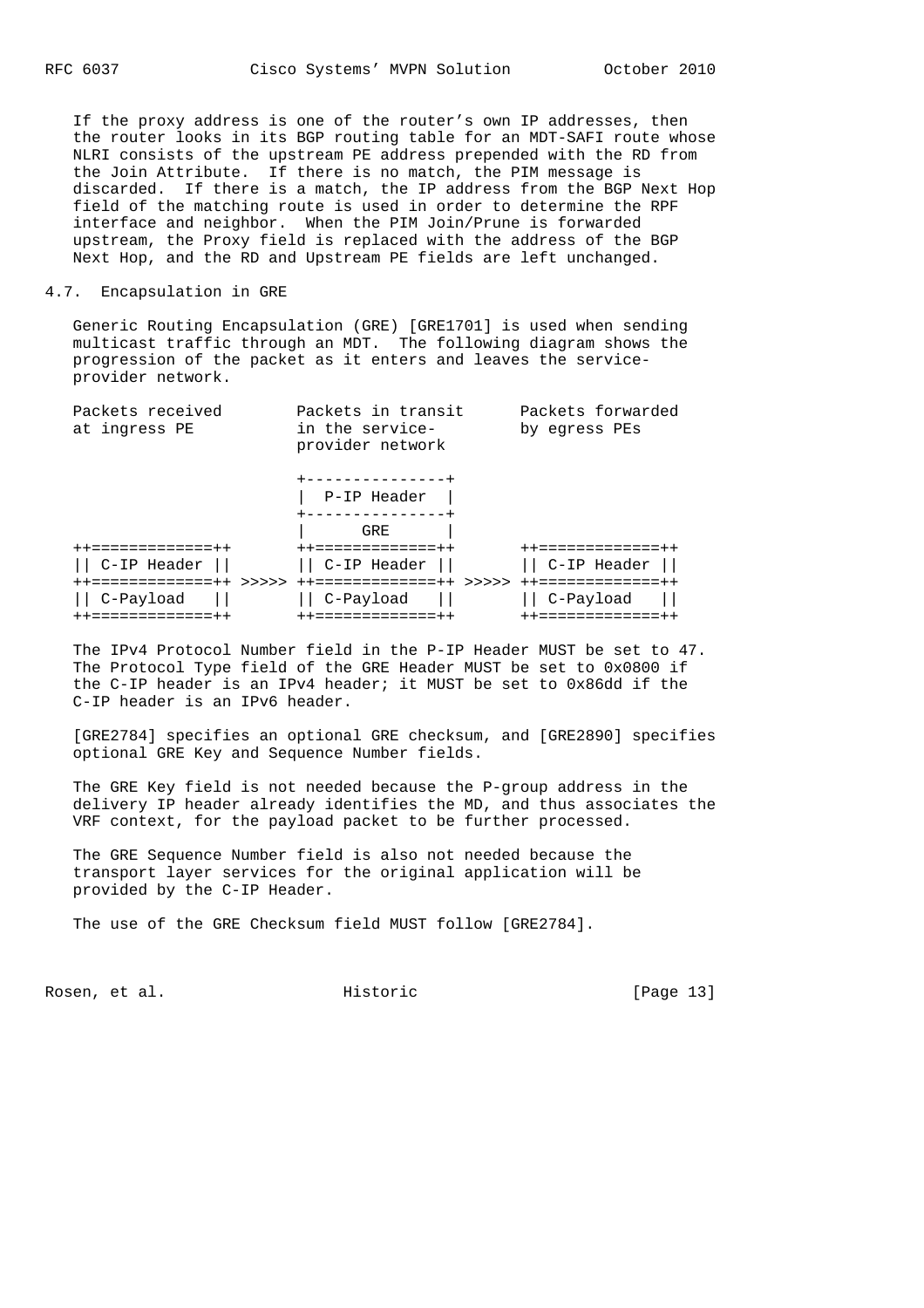To facilitate high-speed implementation, this document recommends that the ingress PE routers encapsulate VPN packets without setting the Checksum, Key, or Sequence Number field.

#### 4.8. MTU

 Because multicast group addresses are used as tunnel destination addresses, existing Path MTU discovery mechanisms cannot be used. This requires that:

- 1. The ingress PE router (one that does the encapsulation) MUST NOT set the DF ("Don't Fragment") bit in the outer header, and
- 2. If the "DF" bit is cleared in the IP header of the C-Packet, fragment the C-Packet before encapsulation if appropriate. This is very important in practice due to the fact that the performance of the reassembly function is significantly lower than that of decapsulating and forwarding packets on today's router implementations.

### 4.9. TTL

 The ingress PE should not copy the Time to Live (TTL) field from the payload IP header received from a CE router to the delivery IP header. Setting the TTL of the delivery IP header is determined by the local policy of the ingress PE router.

## 4.10. Differentiated Services

 By default, setting of the DS ("Differentiated Services") field in the delivery IP header should follow the guidelines outlined in [DIFF2983]. An SP may also choose to deploy any of the additional mechanisms the PE routers support.

## 4.11. Avoiding Conflict with Internet Multicast

 If the SP is providing Internet multicast, distinct from its VPN multicast services, it must ensure that the P-group addresses that correspond to its MDs are distinct from any of the group addresses of the Internet multicasts it supports. This is best done by using administratively scoped addresses [ADMIN-ADDR].

 The C-group addresses need not be distinct from either the P-group addresses or the Internet multicast addresses.

Rosen, et al. Historic [Page 14]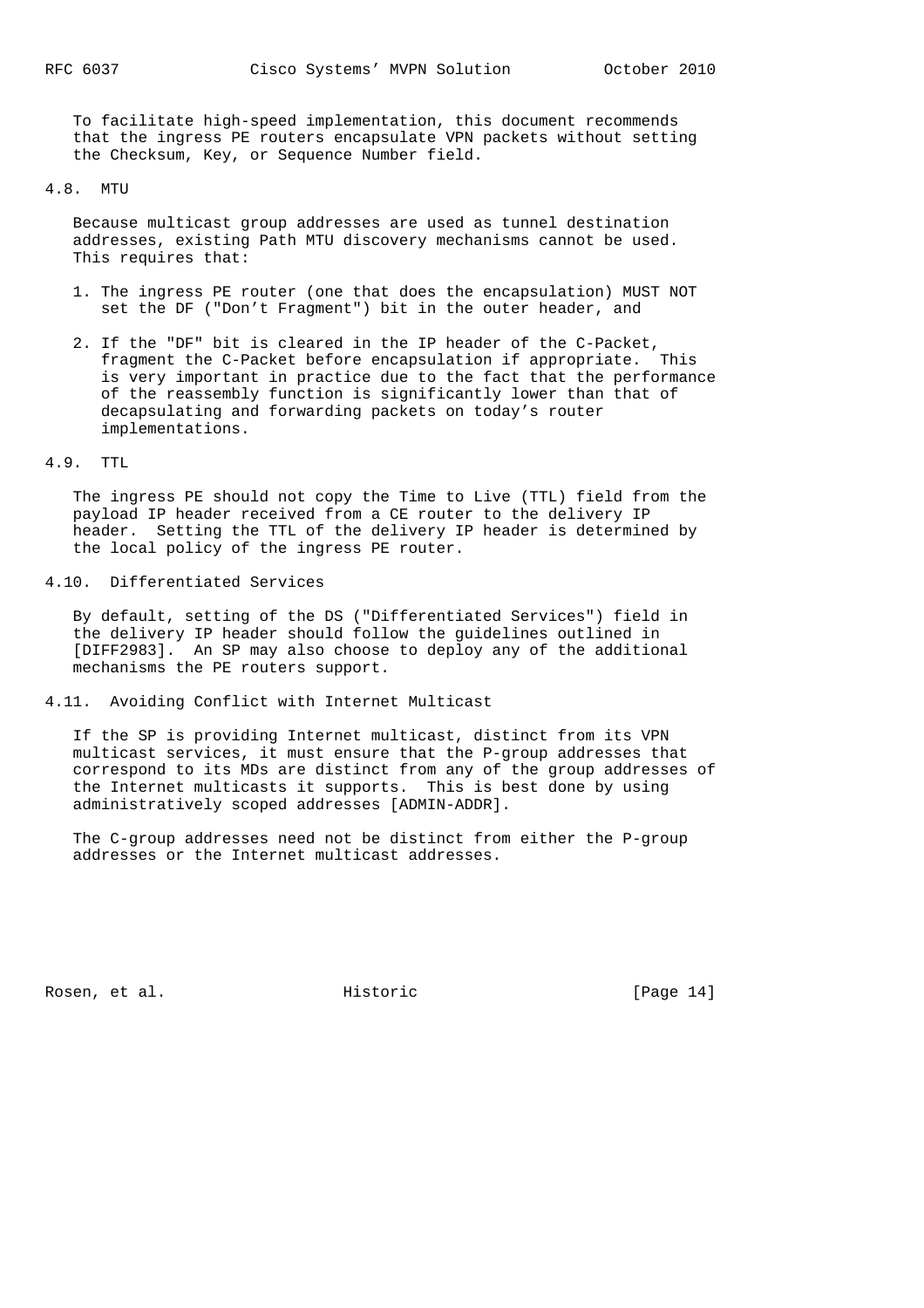#### 5. The PIM C-Instance and the MT

 If a particular VRF is in a particular MD, the corresponding MT is treated by that VRF's VPN-specific PIM instances as a LAN interface. As a result, the PEs that are adjacent on the MT will generate and process PIM control packets, such as Hello, Join/Prune, and Assert. Designated Forwarder election occurs just as it would on an actual LAN interface.

### 5.1. PIM C-Instance Control Packets

 The PIM protocol packets are sent to ALL-PIM-ROUTERS (224.0.0.13 for IPv4 or ff02::d for IPv6) in the context of that VRF, but when in transit in the provider network, they are encapsulated using the Default MDT group configured for that MD. This allows VPN-specific PIM routes to be extended from site to site without appearing in the P routers.

 If a PIM C-Instance control packet is an IPv6 packet, its source address is the IPv4-mapped IPv6 address corresponding to the IPv4 address of the PE router sending the packet.

## 5.2. PIM C-Instance RPF Determination

 Although the MT is treated as a PIM-enabled interface, unicast routing is NOT run over it, and there are no unicast routing adjacencies over it. It is therefore necessary to specify special procedures for determining when the MT is to be regarded as the "RPF Interface" for a particular C-address.

 When a PE needs to determine the RPF interface of a particular C-address, it looks up the C-address in the VRF. If the route matching it is not a VPN-IP route learned from MP-BGP as described in [RFC4364], or if that route's outgoing interface is one of the interfaces associated with the VRF, then ordinary PIM procedures for determining the RPF interface apply.

 However, if the route matching the C-address is a VPN-IP route whose outgoing interface is not one of the interfaces associated with the VRF, then PIM will consider the outgoing interface to be the MT associated with the VPN-specific PIM instance.

 Once PIM has determined that the RPF interface for a particular C-address is the MT, it is necessary for PIM to determine the RPF neighbor for that C-address. This will be one of the other PEs that is a PIM adjacency over the MT.

Rosen, et al. Historic [Page 15]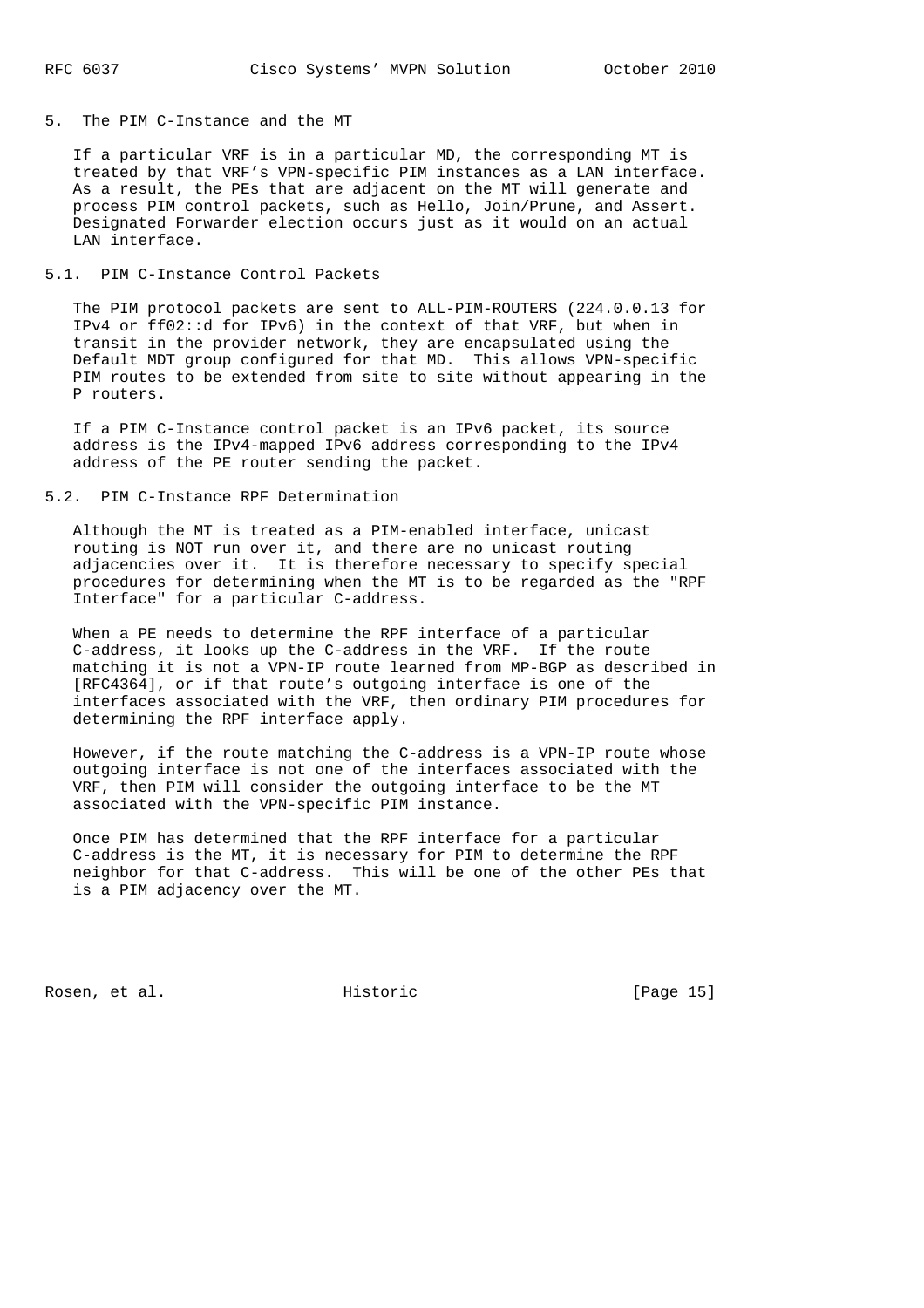The BGP "Connector" Attribute is defined. Whenever a PE router distributes a VPN-IP address from a VRF that is part of an MD, it SHOULD distribute a Connector Attribute along with it. The Connector Attribute specifies the MDT address family, and its value is the IP address that the PE router is using as its source IP address for the multicast packets that are encapsulated and sent over the MT. When a PE has determined that the RPF interface for a particular C-address is the MT, it looks up the Connector Attribute that was distributed along with the VPN-IP address corresponding to that C-address. The value of this Connector Attribute is considered to be the RPF adjacency for the C-address.

 There are older implementations in which the Connector Attribute is not present. In this case, as long as the "BGP Next Hop" for the C-address is one of the PEs that is a PIM adjacency, then that PE is treated as the RPF adjacency for that C-address.

 However, if the MD spans multiple Autonomous Systems, and an "option b" interconnect ([RFC4364], Section 10) is used, the BGP Next Hop might not be a PIM adjacency, and the RPF check will not succeed unless the Connector Attribute is used.

 In [MVPN], the Connector Attribute is replaced by the "VRF Route Import Extended Community" attribute. The latter is a generalized version, but carries the same information as the Connector Attribute does; the encoding, however, is different.

The Connector Attribute is defined in the following subsection.

5.2.1. Connector Attribute

 The Connector Attribute is an optional transitive attribute. Its value field is formatted as follows:



Rosen, et al. Historic [Page 16]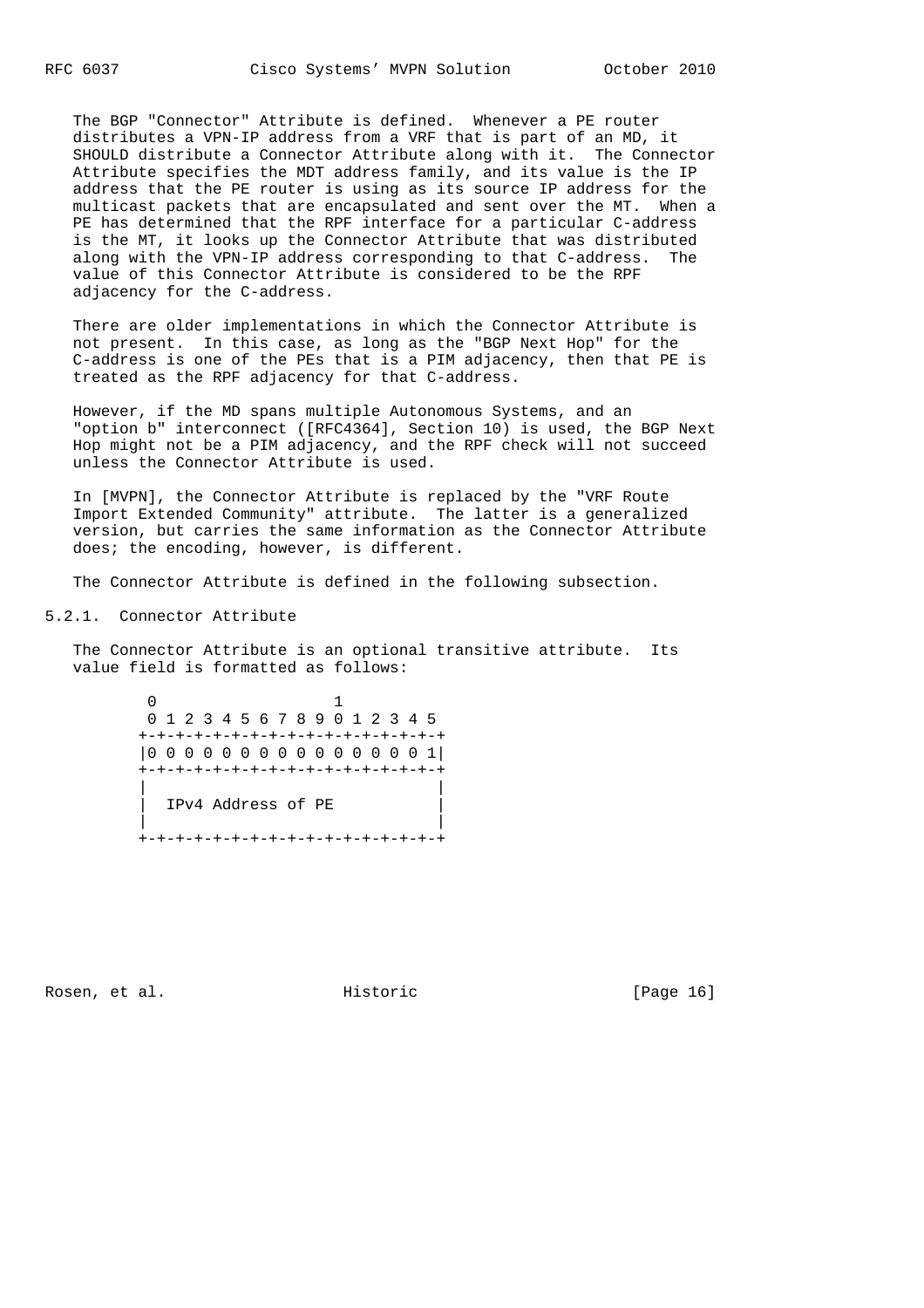## 6. Data MDT: Optimizing Flooding

## 6.1. Limitation of Multicast Domain

 While the procedure specified in the previous section requires the P routers to maintain multicast state, the amount of state is bounded by the number of supported VPNs. The P routers do NOT run any VPN specific PIM instances.

 In particular, the use of a single bidirectional tree per VPN scales well as the number of transmitters and receivers increases, but not so well as the amount of multicast traffic per VPN increases.

 The multicast routing provided by this scheme is not optimal, in that a packet of a particular multicast group may be forwarded to PE routers that have no downstream receivers for that group, and which hence may need to discard the packet.

 In the simplest configuration model, only the Default MDT group is configured for each MD. The result of the configuration is that all VPN multicast traffic, whether control or data, will be encapsulated and forwarded to all PE routers that are part of the MD. While this limits the number of multicast routing states the provider network has to maintain, it also requires PE routers to discard multicast C-packets if there are no receivers for those packets in the corresponding sites. In some cases, especially when the content involves high bandwidth but only a limited set of receivers, it is desirable that certain C-packets only travel to PE routers that do have receivers in the VPN to save bandwidth in the network and reduce load on the PE routers.

#### 6.2. Signaling Data MDTs

 A simple protocol is proposed to signal additional P-group addresses to encapsulate VPN traffic. These P-group addresses are called Data MDT groups. The ingress PE router advertises a different P-group address (as opposed to always using the Default MDT group) to encapsulate VPN multicast traffic. Only the PE routers on the path to eventual receivers join the P-group, and therefore form an optimal multicast distribution tree in the service-provider network for the VPN multicast traffic. These multicast distribution trees are called Data MDTs because they do not carry PIM control packets exchanged by PE routers.

 The following text documents the procedures of the initiation and teardown of the Data MDTs. The definition of the constants and timers can be found in Section 7.

Rosen, et al. Historic [Page 17]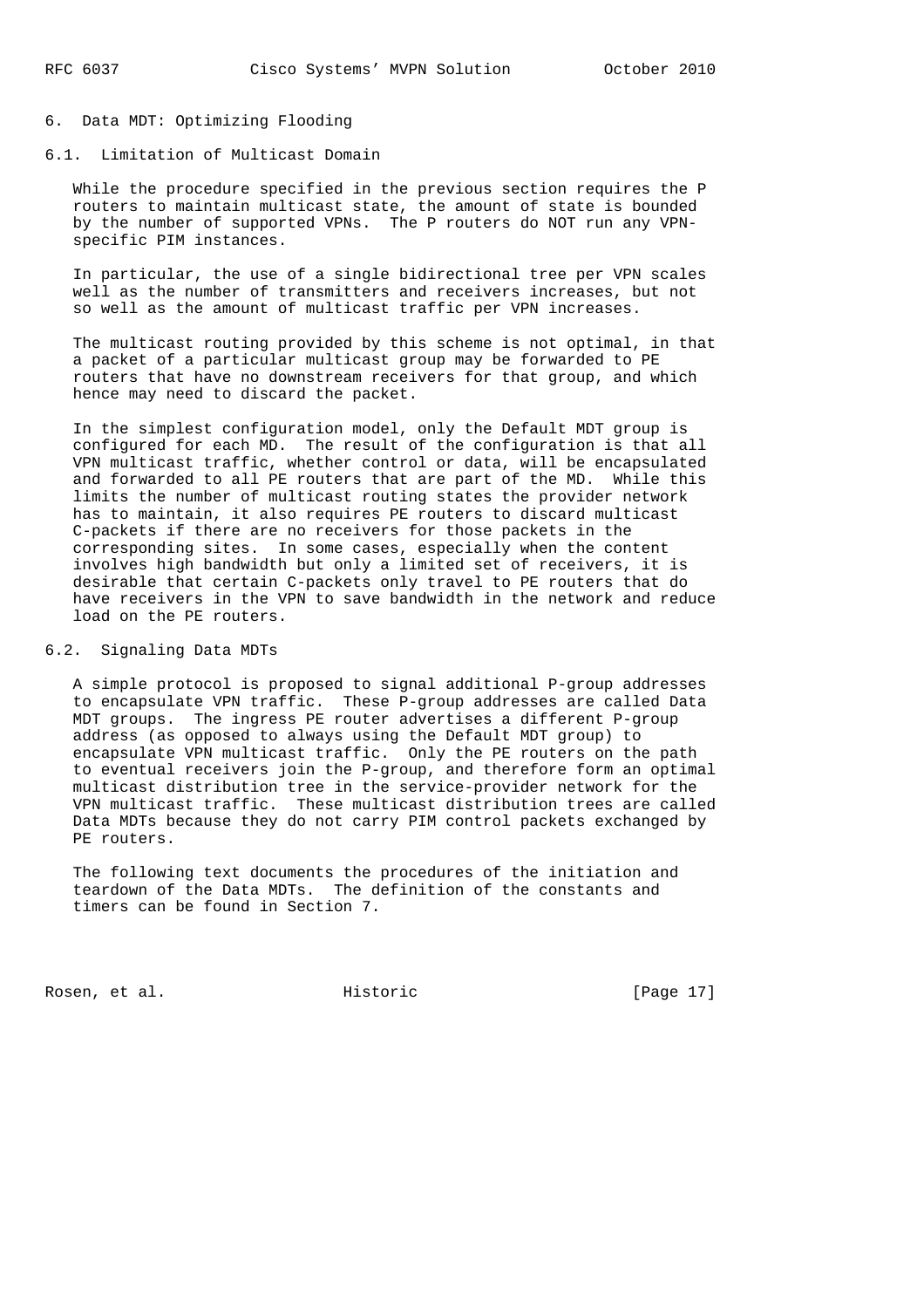- The PE router connected to the source of the content initially uses the Default MDT group when forwarding the content to the MD.
- When one or more pre-configured conditions are met, it starts to periodically announce the MDT Join TLV at the interval of [MDT INTERVAL]. The MDT Join TLV is forwarded to all the PE routers in the MD.

 A commonly used condition is the bandwidth. When the VPN traffic exceeds a certain threshold, it is more desirable to deliver the flow to the PE routers connected to receivers in order to optimize the performance of PE routers and the resources of the provider network. However, other conditions can also be devised, and they are purely implementation specific.

- The MDT Join TLV is encapsulated in UDP.

 UDP over IPv4 is used if the multicast stream being assigned to a Data MDT is an IPv4 stream. In this case, the UDP datagram is addressed to ALL-PIM-ROUTERS (224.0.0.13).

 UDP over IPv6 is used if the multicast stream being assigned to a Data MDT is an IPv6 stream. In this case, the UDP datagram is addressed to ALL-PIM-ROUTERS (ff02::d).

The destination UDP port is 3232.

 The UDP datagram is sent on the Default MDT. This allows all PE routers to receive the information. Any MDT Join that is not received over a Default MDT MUST be dropped.

 - Upon receiving an MDT Join TLV, PE routers connected to receivers will join the Data MDT group announced by the MDT Join TLV in the global table. When the Data MDT group is in PIM-SM or bidirectional PIM mode, the PE routers build a shared tree toward the RP. When the Data MDT group is set up using PIM-SSM, the PE routers build a source tree toward the PE router that is advertising the MDT Join TLV. The IP address of that PE router is learned from the IP Source Address field of the UDP packet that contains the MDT Join TLV.

 PE routers that are not connected to receivers may wish to cache the states in order to reduce the delay when a receiver comes up in the future.

 - After [MDT\_DATA\_DELAY], the PE router connected to the source starts encapsulating traffic using the Data MDT group.

Rosen, et al. Historic [Page 18]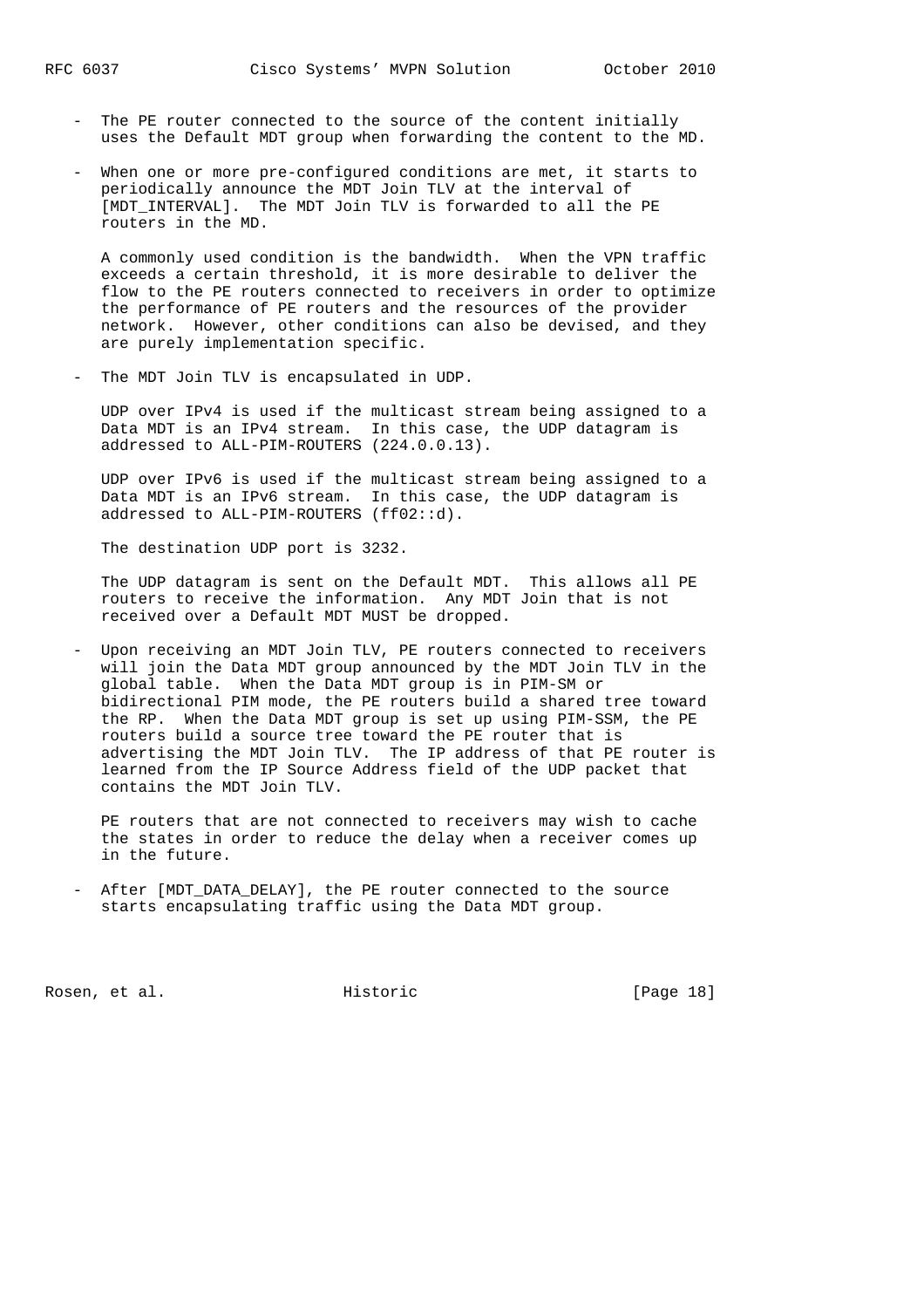- When the pre-configured conditions are no longer met, e.g., the traffic stops, the PE router connected to the source stops announcing the MDT Join TLV.
- If the MDT Join TLV is not received for an interval longer than [MDT DATA TIMEOUT], PE routers connected to the receivers just leave the Data MDT group in the global instance.
- 6.3. Use of SSM for Data MDTs

 The use of Data MDTs requires that a set of multicast P-addresses be pre-allocated and dedicated for use as the destination addresses for the Data MDTs.

 If SSM is used to set up the Data MDTs, then each MD needs to be assigned a set of these multicast P-addresses. Each VRF in the MD needs to be configured with this same set of multicast P-addresses. If there are n addresses in this set, then each PE in the MD can be the source of n Data MDTs in that MD.

 If SSM is not used for setting up Data MDTs, then each VRF needs to be configured with a unique set of multicast P-addresses; two VRFs in the same MD cannot be configured with the same set of addresses. This requires the pre-allocation of many more multicast P-addresses, and the need to configure a different set for each VRF greatly complicates the operations and management. Therefore, the use of SSM for Data MDTs is very strongly recommended.

Rosen, et al. Historic [Page 19]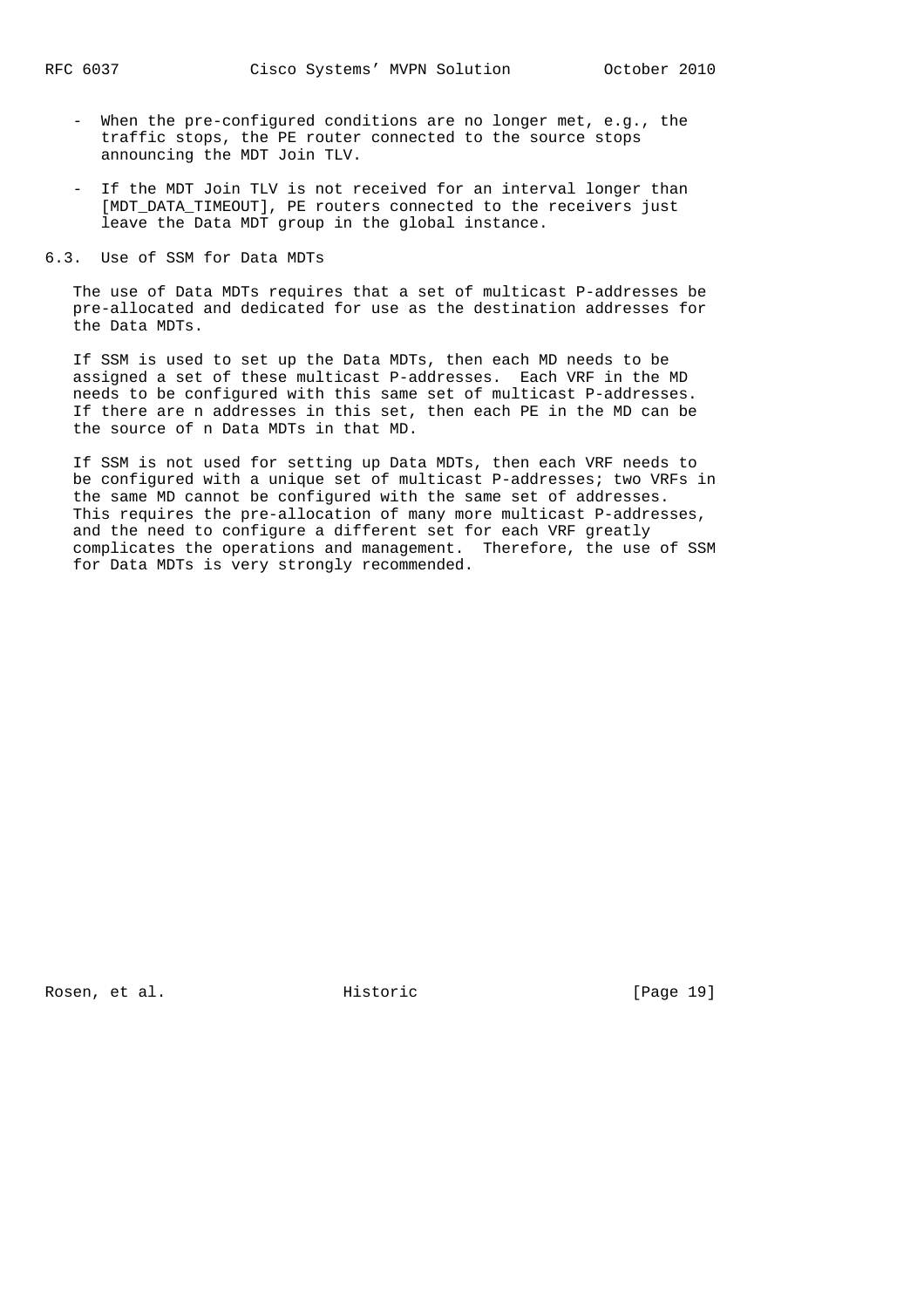7. Packet Formats and Constants 7.1. MDT TLV The MDT TLV has the following format.  $0$  1 2 3 0 1 2 3 4 5 6 7 8 9 0 1 2 3 4 5 6 7 8 9 0 1 2 3 4 5 6 7 8 9 0 1 +-+-+-+-+-+-+-+-+-+-+-+-+-+-+-+-+-+-+-+-+-+-+-+-+-+-+-+-+-+-+-+-+ Type | Length | Value +-+-+-+-+-+-+-+-+-+-+-+-+-+-+-+-+-+-+-+-+-+-+-+-+-+-+-+-+-+-+-+-+ | . | | . | +-+-+-+-+-+-+-+-+-+-+-+-+-+-+-+-+-+-+-+-+-+-+-+-+-+-+-+-+-+-+-+-+ Type (8 bits): the type of the MDT TLV. In this specification, types 1 and 4 are defined. Length (16 bits): the total number of octets in the TLV for this type, including both the Type and Length fields. Value (variable length): the content of the TLV. 7.2. MDT Join TLV for IPv4 Streams The MDT Join TLV for IPv4 streams has the following format.  $0$  1 2 3 0 1 2 3 4 5 6 7 8 9 0 1 2 3 4 5 6 7 8 9 0 1 2 3 4 5 6 7 8 9 0 1 +-+-+-+-+-+-+-+-+-+-+-+-+-+-+-+-+-+-+-+-+-+-+-+-+-+-+-+-+-+-+-+-+ | Type | Length | Reserved | +-+-+-+-+-+-+-+-+-+-+-+-+-+-+-+-+-+-+-+-+-+-+-+-+-+-+-+-+-+-+-+-+ C-source +-+-+-+-+-+-+-+-+-+-+-+-+-+-+-+-+-+-+-+-+-+-+-+-+-+-+-+-+-+-+-+-+ | C-group | +-+-+-+-+-+-+-+-+-+-+-+-+-+-+-+-+-+-+-+-+-+-+-+-+-+-+-+-+-+-+-+-+ | P-group | +-+-+-+-+-+-+-+-+-+-+-+-+-+-+-+-+-+-+-+-+-+-+-+-+-+-+-+-+-+-+-+-+ Type (8 bits):

Must be set to 1.

Rosen, et al. Historic [Page 20]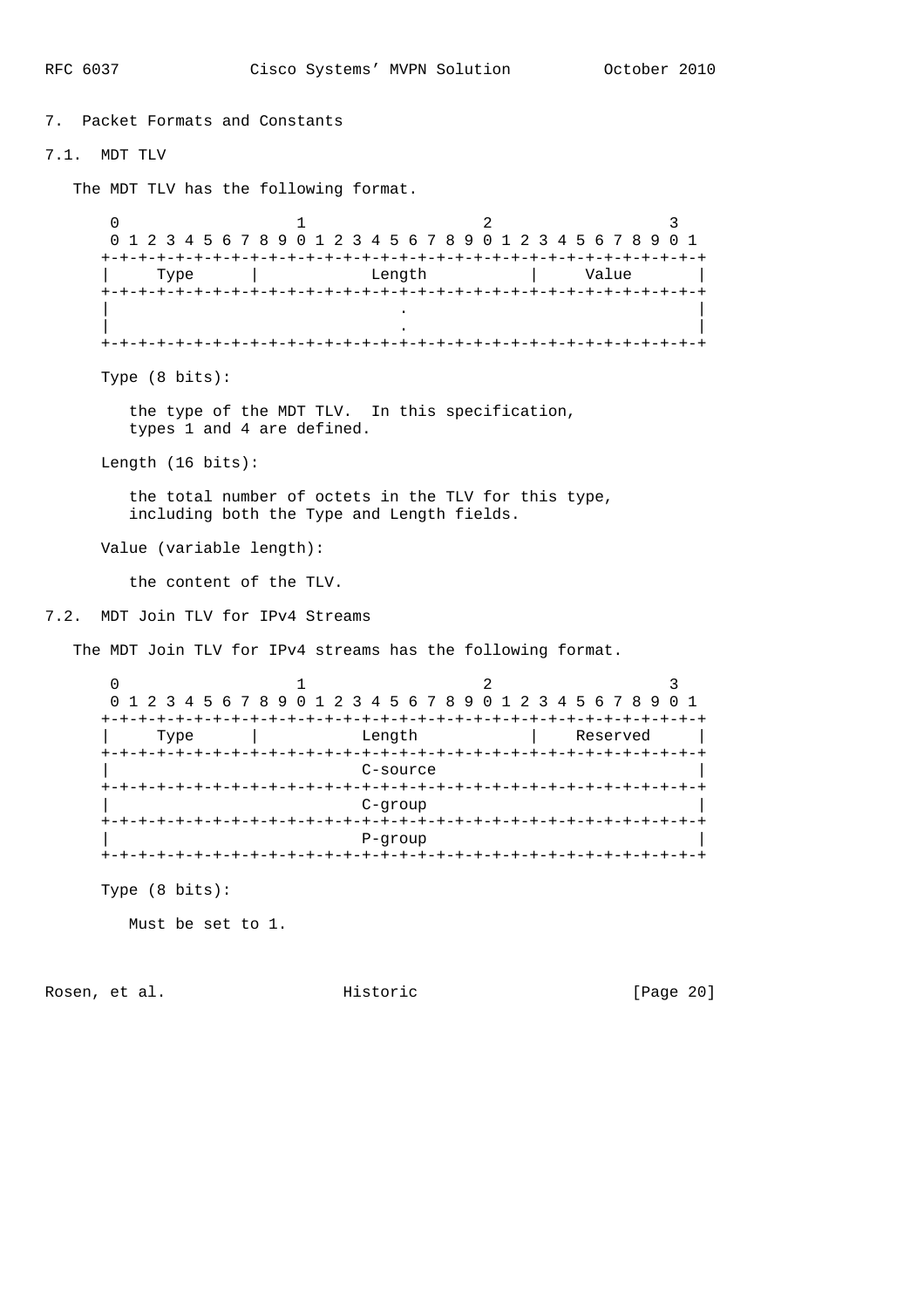Length (16 bits):

Must be set to 16.

Reserved (8 bits):

for future use.

C-source (32 bits):

the IPv4 address of the traffic source in the VPN.

C-group (32 bits):

 the IPv4 address of the multicast traffic destination address in the VPN.

P-group (32 bits):

 the IPv4 group address that the PE router is going to use to encapsulate the flow (C-source, C-group).

7.3. MDT Join TLV for IPv6 Streams

The MDT Join TLV for IPv6 streams has the following format.

| 0<br>$\Omega$                                | 1 2 3 4 5 6 7 8 9 0 1                    | 2<br>2 3 4 5 6 7 8 9 0 1    | 2 3 4 5 6 7 8 9                | 3<br>0 <sub>1</sub> |
|----------------------------------------------|------------------------------------------|-----------------------------|--------------------------------|---------------------|
| $+-+$<br>Type<br>$+ - + - + - + - +$<br>$+-$ | Length<br>+-+-+-+-+-+-+-+-+-+-+-+-+-+-+- |                             | Reserved<br>-+-+-+-+-+-+-+-+-+ | - +<br>$-+$         |
|                                              |                                          | C-source                    |                                |                     |
|                                              |                                          | $C-$ qroup                  |                                |                     |
| $+ - + - + - + - + - + -$<br>$+-$            |                                          | P-group<br>+-+-+-+-+-+-+-+- |                                | - +                 |

Type (8 bits):

Must be set to 4.

Rosen, et al. Historic [Page 21]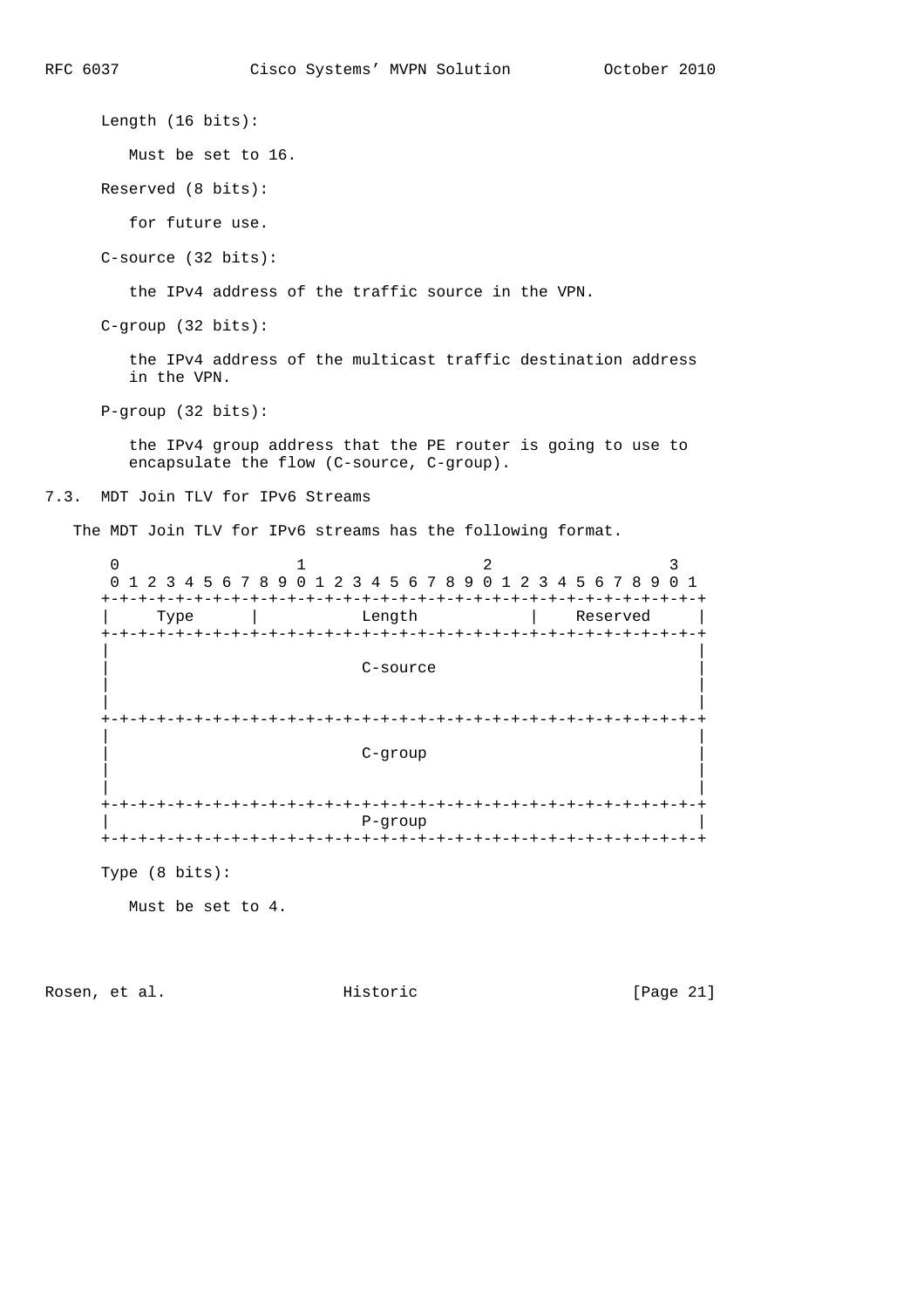Length (16 bits):

Must be set to 40.

Reserved (8 bits):

for future use.

C-source (128 bits):

the IPv6 address of the traffic source in the VPN.

C-group (128 bits):

 the IPv6 address of the multicast traffic destination address in the VPN.

P-group (32 bits):

 the IPv4 group address that the PE router is going to use to encapsulate the flow (C-source, C-group).

7.4. Multiple MDT Join TLVs per Datagram

 A single UDP datagram MAY carry multiple MDT Join TLVs, as many as can fit entirely within it. If there are multiple MDT Join TLVs in a UDP datagram, they MUST be of the same type. The end of the last MDT Join TLV (as determined by the MDT Join TLV Length field) MUST coincide with the end of the UDP datagram, as determined by the UDP Length field. When processing a received UDP datagram that contains one or more MDT Join TLVs, a router MUST be able to process all the MDT Join TLVs that fit into the datagram.

7.5. Constants

[MDT\_DATA\_DELAY]:

 the interval before the PE router connected to the source will switch to the Data MDT group. The default value is 3 seconds.

[MDT\_DATA\_TIMEOUT]:

 the interval before which the PE router connected to the receivers will time out and leave the Data MDT group if no MDT\_JOIN\_TLV message has been received. The default value is 3 minutes. This value must be consistent among PE routers.

Rosen, et al. Historic [Page 22]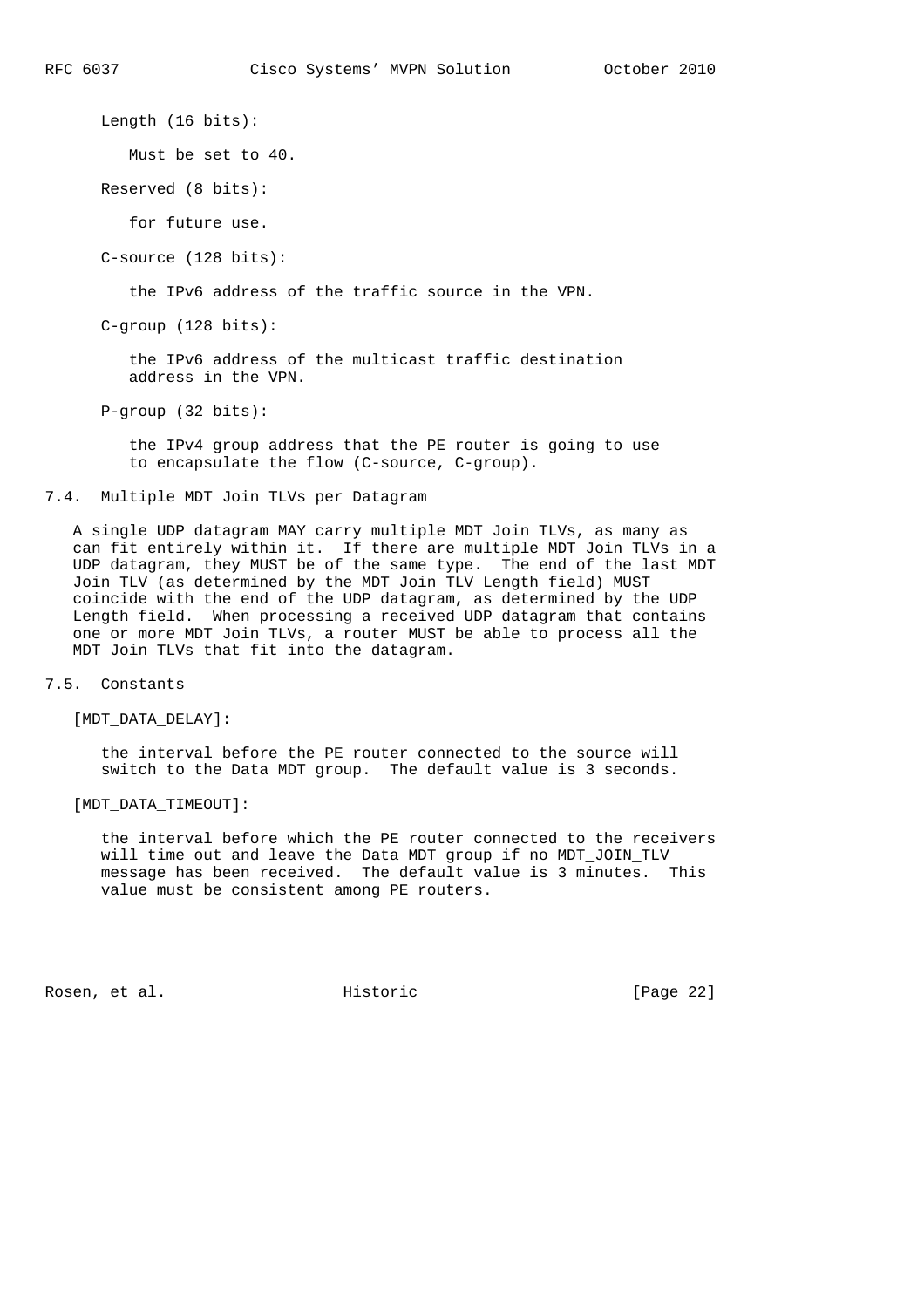#### [MDT\_DATA\_HOLDDOWN]:

 the interval before which the PE router will switch back to the Default MDT after it started encapsulating packets using the Data MDT group. This is used to avoid oscillation when traffic is bursty. The default value is 1 minute.

#### [MDT\_INTERVAL]:

 the interval the source PE router uses to periodically send MDT JOIN TLV messages. The default value is 60 seconds.

#### 8. IANA Considerations

 The codepoint for the Connector Attribute is defined in IANA's registry of BGP attributes. The reference has been updated to refer to this document. On the IANA web page, the codepoint is denoted as "deprecated". This document does not change that status. However, note that there are a large number of deployments using this codepoint, and this is likely to be the case for a number of years.

 The codepoint for MDT-SAFI is defined in IANA's registry of BGP SAFI assignments. The reference has been updated to refer to this document.

## 9. Security Considerations

 [RFC4364] discusses in general the security considerations that pertain to when the RFC 4364 type of VPN is deployed.

 [PIM-SM] discusses the security considerations that pertain to the use of PIM.

 The security considerations of [RFC4023] and [RFC4797] apply whenever VPN traffic is carried through IP or GRE tunnels.

#### 10. Acknowledgments

 Major contributions to this work have been made by Dan Tappan and Tony Speakman.

 The authors also wish to thank Arjen Boers, Robert Raszuk, Toerless Eckert, and Ted Qian for their help and their ideas.

Rosen, et al. Historic [Page 23]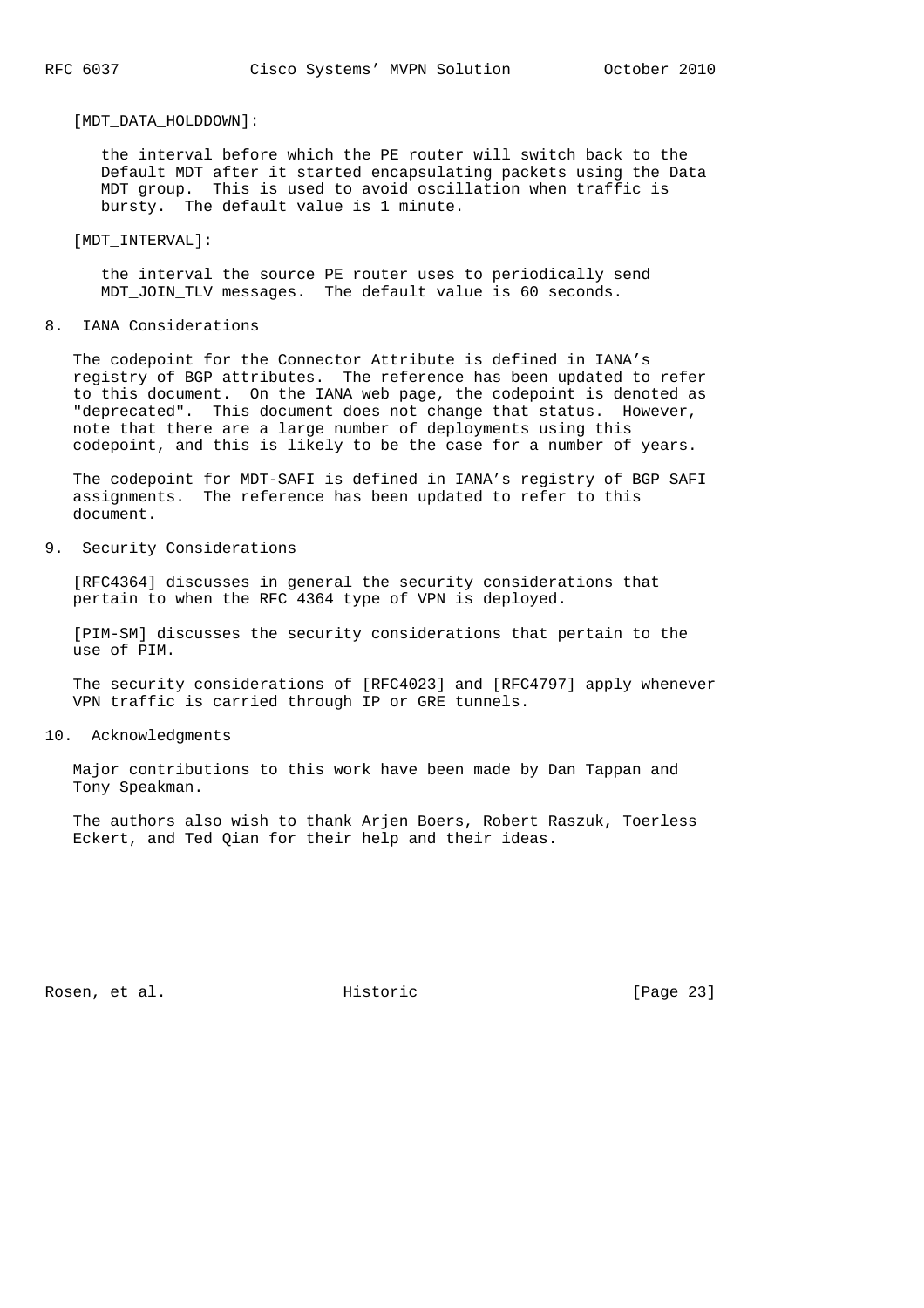#### 11. References

- 11.1. Normative References
	- [GRE2784] Farinacci, D., Li, T., Hanks, S., Meyer, D., and P. Traina, "Generic Routing Encapsulation (GRE)", RFC 2784, March 2000.
	- [PIM-SM] Fenner, B., Handley, M., Holbrook, H., and I. Kouvelas, "Protocol Independent Multicast - Sparse Mode (PIM-SM): Protocol Specification (Revised)", RFC 4601, August 2006.
	- [PIM-ATTRIB] Boers, A., Wijnands, I., and E. Rosen, "The Protocol Independent Multicast (PIM) Join Attribute Format", RFC 5384, November 2008.
	- [RFC2119] Bradner, S., "Key words for use in RFCs to Indicate Requirement Levels", BCP 14, RFC 2119, March 1997.
	- [RFC4364] Rosen, E. and Y. Rekhter, "BGP/MPLS IP Virtual Private Networks (VPNs)", RFC 4364, February 2006.

11.2. Informative References

- [ADMIN-ADDR] Meyer, D., "Administratively Scoped IP Multicast", BCP 23, RFC 2365, July 1998.
- [BIDIR] Handley, M., Kouvelas, I., Speakman, T., and L. Vicisano, "Bidirectional Protocol Independent Multicast (BIDIR-PIM)", RFC 5015, October 2007.
- [DIFF2983] Black, D., "Differentiated Services and Tunnels", RFC 2983, October 2000.
- [GRE1701] Hanks, S., Li, T., Farinacci, D., and P. Traina, "Generic Routing Encapsulation (GRE)", RFC 1701, October 1994.
- [GRE2890] Dommety, G., "Key and Sequence Number Extensions to GRE", RFC 2890, September 2000.
- [MVPN] Rosen, E., Ed., and R. Aggarwal, Ed., "Multicast in MPLS/BGP IP VPNs", Work in Progress, January 2010.
- [SSM] Holbrook, H. and B. Cain, "Source-Specific Multicast for IP", RFC 4607, August 2006.

Rosen, et al. Historic [Page 24]